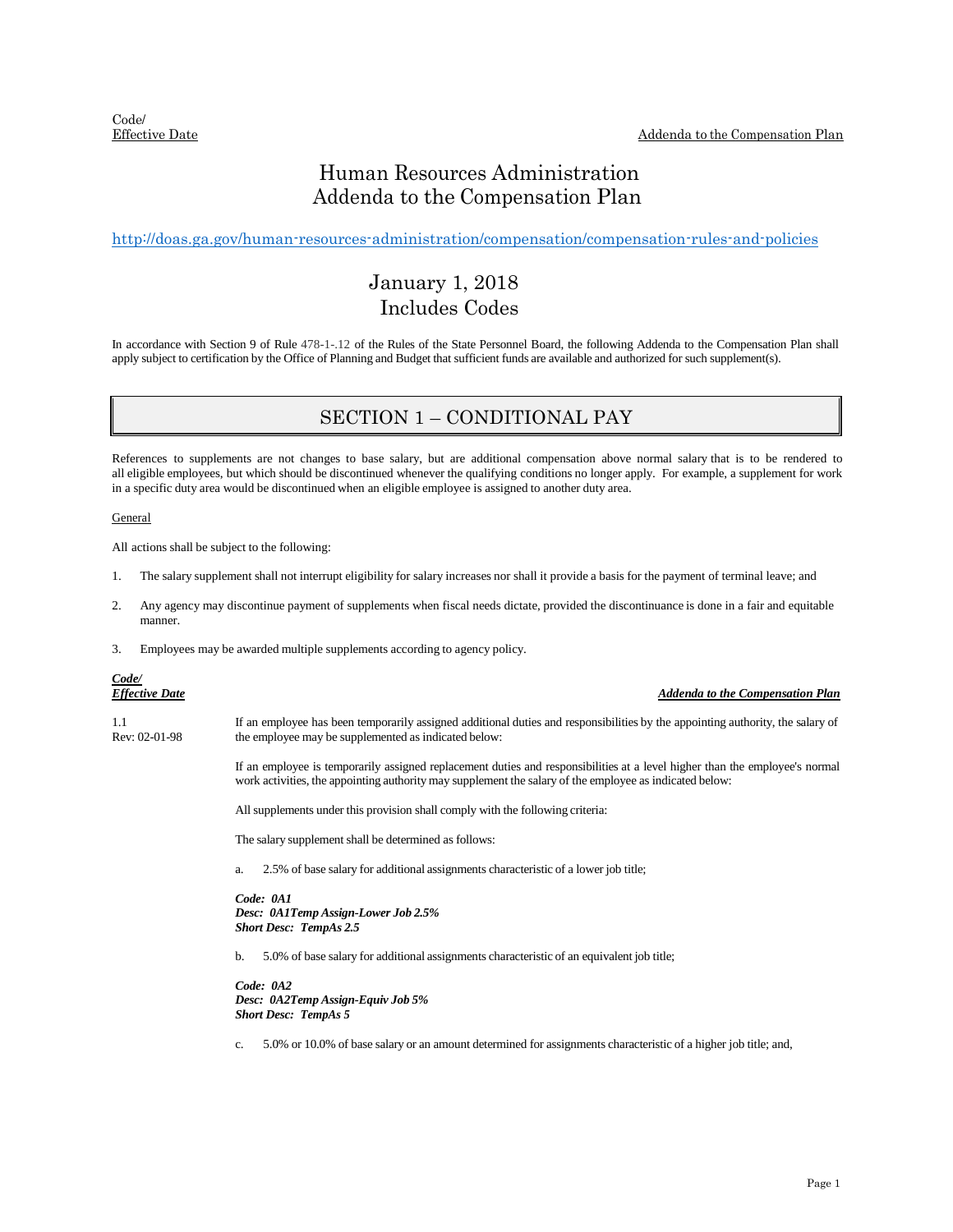# Code/<br>Effective Date

|                                | Code: 0A3<br>Desc: 0A3Temp Assign-Higher Job 10%<br><b>Short Desc: TempAs10</b>                                                                                                                                                                                                                                                                                                                                                                                                                                                                                                                                                                                                                                                           |
|--------------------------------|-------------------------------------------------------------------------------------------------------------------------------------------------------------------------------------------------------------------------------------------------------------------------------------------------------------------------------------------------------------------------------------------------------------------------------------------------------------------------------------------------------------------------------------------------------------------------------------------------------------------------------------------------------------------------------------------------------------------------------------------|
|                                | d.<br>Employees who perform temporary additional duties, outside of their regularly assigned jobs, are eligible to be paid<br>a lump sum incentive not to exceed the range of \$50 to \$100 per occasion as specified within the agency policy.                                                                                                                                                                                                                                                                                                                                                                                                                                                                                           |
|                                | Code: 0A6<br>Desc: Temp Assign Per Diem<br><b>Short Desc: Temp Per Diem</b>                                                                                                                                                                                                                                                                                                                                                                                                                                                                                                                                                                                                                                                               |
|                                | Under no circumstances shall an employee be supplemented for replacement duties characteristic of an equivalent or lower<br>level job title; and<br>Under no circumstances shall an employee be supplemented for additional duties characteristic of an equivalent or lower level<br>job title in addition to or in lieu of receiving overtime and/or compensatory time as provided by the Fair Labor Standards Act;<br>and<br>The employee must perform such duties for the full pay period; and<br>The salary supplement shall be discontinued when the employee no longer performs such duties; and<br>The above supplement may be prorated as appropriate on the basis of shared assignment of a given set of duties by<br>employees. |
|                                | Code: 0A4<br>Desc: 0A4Temp Assign-Promo Min Salary<br><b>Short Desc: Temp Promo</b>                                                                                                                                                                                                                                                                                                                                                                                                                                                                                                                                                                                                                                                       |
|                                | Code: 0A5<br>Desc: 0A5Temp Assign-Shared<br><b>Short Desc: Temp Share</b>                                                                                                                                                                                                                                                                                                                                                                                                                                                                                                                                                                                                                                                                 |
| 1.5<br>10-01-96                | Employees in the job titles Trooper (17706), Trooper First Class (17708), Corporal (17702), and Sergeant (DPS) (17704) who<br>are assigned to the Aviation Section as pilots shall receive a supplement equal to what they would receive had they been<br>promoted to Pilot-Commercial Aircraft (15103).                                                                                                                                                                                                                                                                                                                                                                                                                                  |
| 1.12<br>Rev: 12-01-98          | Employees in the job titles Trooper First Class (17708), Corporal (17702), Sergeant (DPS) (17704) and Sergeant First Class<br>(17705) who serve as Field Training Officers are eligible for a supplement of up to \$80.00 for each pay period they are<br>assigned a such duties.                                                                                                                                                                                                                                                                                                                                                                                                                                                         |
|                                | Code: 1A1<br>Desc: 1A1DPSFieldTrnOfficerOther<br><b>Short Desc: DPSFldTrnO</b>                                                                                                                                                                                                                                                                                                                                                                                                                                                                                                                                                                                                                                                            |
| 1.13<br>Rev: 03-01-97          | Employees in the job titles Correctional Officer (17242), Sergeant (GDC) (17234), and Lieutenant (GDC) (17232)<br>are eligible for a supplement of up to \$230.00 per month.                                                                                                                                                                                                                                                                                                                                                                                                                                                                                                                                                              |
| Rev: 05-01-03<br>Rev: 11-01-07 | Requirement: Employees who serve as active members of Tactical Operations are eligible for a supplement of \$180.00<br>a.<br>per month.                                                                                                                                                                                                                                                                                                                                                                                                                                                                                                                                                                                                   |
|                                | Code: 1B1<br>Desc: 1B1Tactical-Member 180<br><b>Short Desc: Tact180</b>                                                                                                                                                                                                                                                                                                                                                                                                                                                                                                                                                                                                                                                                   |
|                                | Requirement: Employees who serve as Assistant Tactical Squad Commanders are eligible for a supplement of \$200.00<br>b.<br>per month.                                                                                                                                                                                                                                                                                                                                                                                                                                                                                                                                                                                                     |
|                                | Code: 1B2<br>Desc: 1B2Tactical-AsstCmdr 200<br><b>Short Desc: Tact200</b>                                                                                                                                                                                                                                                                                                                                                                                                                                                                                                                                                                                                                                                                 |
|                                | Requirement: Employees who serve as Tactical Squad Commanders are eligible for a supplement of \$230.00<br>c.<br>per month.                                                                                                                                                                                                                                                                                                                                                                                                                                                                                                                                                                                                               |
|                                | Code: 1B3<br>Dosc: 1R3Tactical_Cmdr 230                                                                                                                                                                                                                                                                                                                                                                                                                                                                                                                                                                                                                                                                                                   |

*Desc: 1B3Tactical-Cmdr 230 Short Desc: Tact230*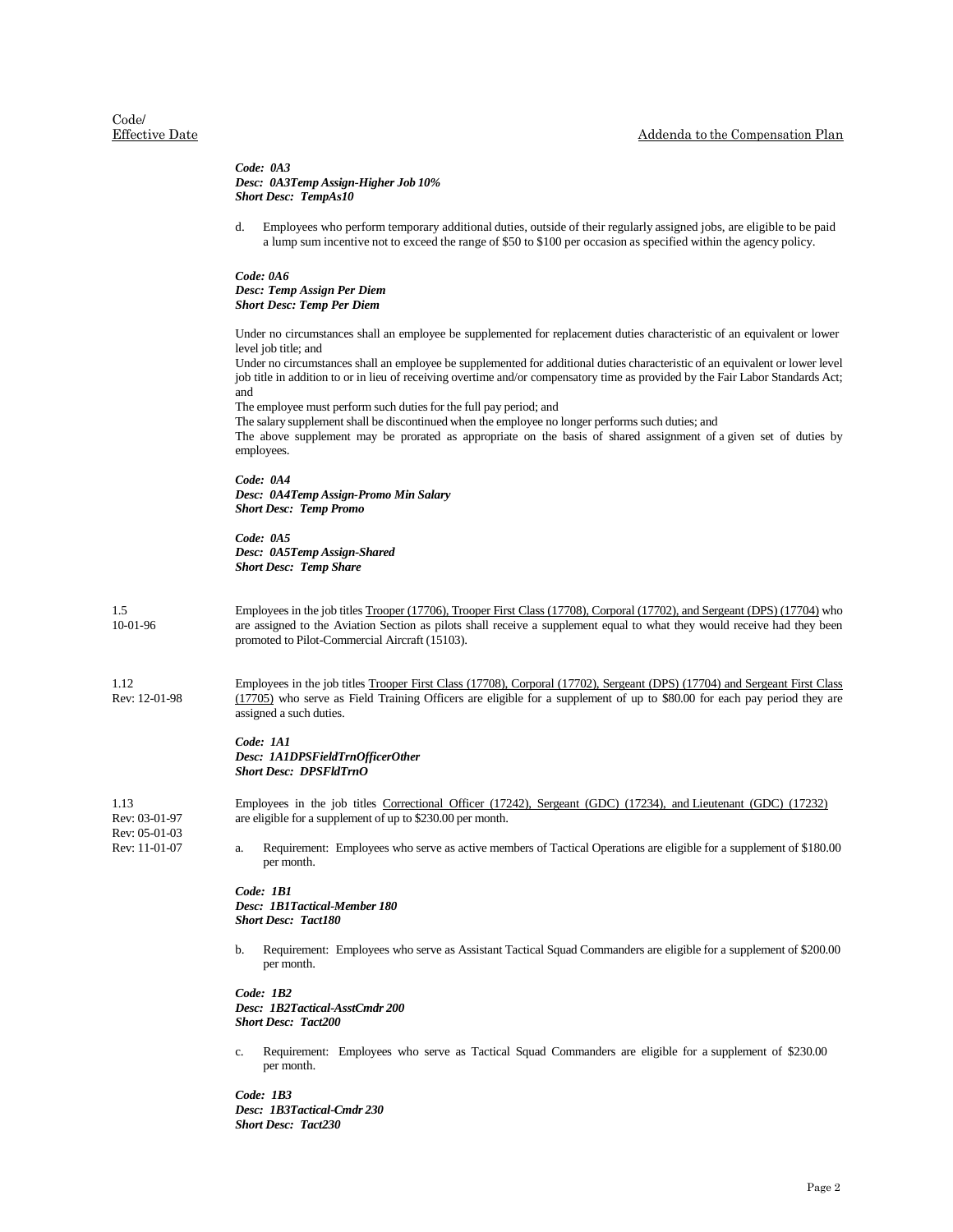| Code/<br><b>Effective Date</b>         | Addenda to the Compensation Plan                                                                                                                                                                                                                                                                                                                                                                                                                                                               |
|----------------------------------------|------------------------------------------------------------------------------------------------------------------------------------------------------------------------------------------------------------------------------------------------------------------------------------------------------------------------------------------------------------------------------------------------------------------------------------------------------------------------------------------------|
| 1.14<br>$10-01-96$                     | Employees in the job title Correctional Officer (17242) who serve as and are certified by the State as Emergency Medical<br>Technicians, are eligible for a supplement of \$100.00 per month.                                                                                                                                                                                                                                                                                                  |
|                                        | Code: 1C1<br>Desc: 1C1EMT 100<br><b>Short Desc: EMT100</b>                                                                                                                                                                                                                                                                                                                                                                                                                                     |
| 1.15<br>Rev: 03-01-97                  | Employees in the job titles Correctional Officer (17242), Sergeant (GDC) (17234), Lieutenant (GDC) (17232), and Security<br>Chief (17243) who work in and provide direct supervision and control of inmates housed in a Special Management Unit are<br>eligible for a supplement for time worked in the unit as a rate not to exceed \$100.00 per month.                                                                                                                                       |
|                                        | Code: 1D1<br><b>Desc: 1D1SMU 100</b><br><b>Short Desc: SMU100</b>                                                                                                                                                                                                                                                                                                                                                                                                                              |
| 1.16<br>Rev: 03-01-00<br>Rev: 01-01-02 | Employees in the job titles Correctional Officer (17242), Sergeant (GDC) (17234), Lieutenant (GDC) (17232), Security Chief<br>(17243), Transfer Officer (17264), and General Trades Craftsman (GDC) (30032), who are on special duty assignment as<br>defined by the GDOC Commissioner, are eligible for a supplement of \$100.00 per occasion.                                                                                                                                                |
|                                        | Code: 1E1<br><b>Desc: 1E1 Corrections Supplement</b><br><b>Short Desc: GDOC Suppl</b>                                                                                                                                                                                                                                                                                                                                                                                                          |
| 1.18<br>10-01-96                       | Employees in the job titles Correctional Officer (17242) and Sergeant (GDC) (17234) who are assigned to a Correctional<br>Emergency Response Team are eligible for a supplement of \$100 per month.                                                                                                                                                                                                                                                                                            |
|                                        | Code: 1F1<br>Desc: 1F1CERT100<br><b>Short Desc: CERT100</b>                                                                                                                                                                                                                                                                                                                                                                                                                                    |
| 1.19<br>$10-01-00$                     | Employees who perform underwater diving and who are certified scuba divers will be paid a per diem supplement of up to<br>\$50 for each day of diving.                                                                                                                                                                                                                                                                                                                                         |
|                                        | Code: 8A1<br>Desc: 8A1DNRUnderwaterDivePay<br><b>Short Desc: DNRDivePay</b>                                                                                                                                                                                                                                                                                                                                                                                                                    |
| 1.22<br>Rev: 02-01-97                  | Employees in the job titles Air Transportation Administrator (15104), Pilot-Commercial Aircraft (15103), Pilot-Cartographic<br>(15108, Trooper First Class (17706), Corporal (17702), Sergeant (DPS) (17704), Sergeant First Class (17705), First<br>Lieutenant (17703), Captain (17701), Conservation Major/Chief Pilot (17908), and Conservation Captain/Pilot (17909) are<br>authorized the following cumulative supplements upon certification of eligibility by the appointing authority. |
|                                        | Code: 0F1<br>Desc: 0F1Pilot Pay Other%<br><b>Short Desc: PilotOther</b>                                                                                                                                                                                                                                                                                                                                                                                                                        |
|                                        | Requirement: Current Airline Transport Pilot Rating. Authorized: That amount equivalent to ten percent<br>a.<br>(10%), provided the employee received flight assignments on a regular basis.                                                                                                                                                                                                                                                                                                   |
|                                        | $Code:$ $0F2$<br>Desc: 0F2Pilot Pay Transport 10%<br><b>Short Desc: PilotTrans</b>                                                                                                                                                                                                                                                                                                                                                                                                             |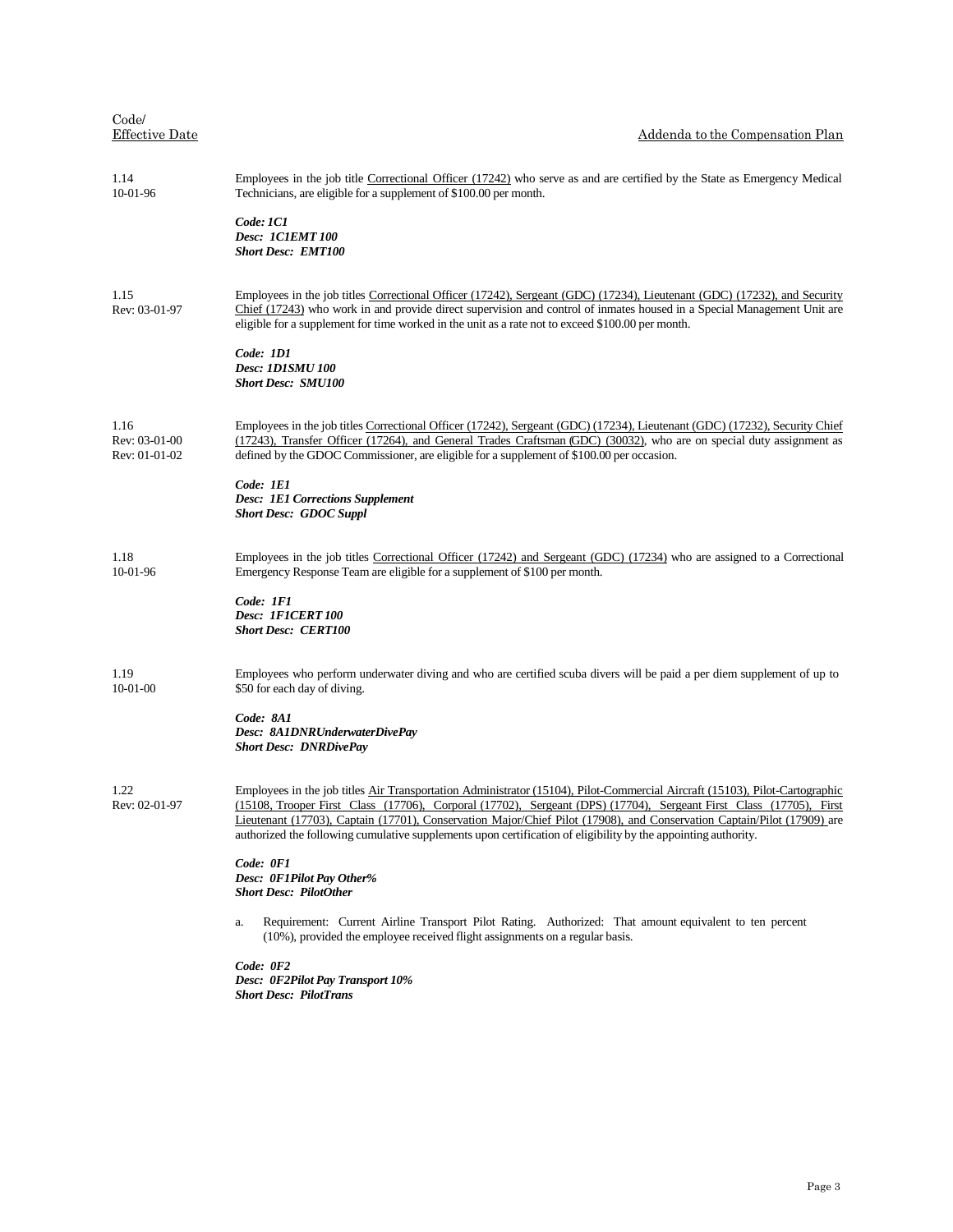b. Requirement: Current type certification in appropriate heavy aircraft of the unit. Authorized: That amount equivalent to five percent (5%) (per such aircraft), provided the employee is assigned flight assignments on such aircraft on a regular basis.

*Code: 0F3 Desc: 0F3Pilot Pay Heavy 5% Short Desc: PilotHeavy*

c. Requirement: Current type rating in appropriate rotary wing aircraft of the unit. Authorized: That amount equivalent to five percent (5%), provided the employee is assigned flight assignments on such aircraft on a regular basis in addition to regular fixed wing aircraft.

*Code: 0F4 Desc: 0F4Pilot Pay Rotary 5% Short Desc: PilotRotry*

d. Requirement: Qualified Cartographic Pilot (15108). Authorized: That amount equivalent to ten percent (10%), provided the employee is regularly assigned precision flight assignments for the purpose of conducting aerial photography.

*Code: 0F6 Desc: 0F6Pilot Pay Cartographic 10% Short Desc: PilotCarto*

1.23 10-01-96 Employees in the job title Pilot 1-Aircraft (15105) who possess Flight Instructor certification and who, as part of their assigned duties, conduct flight checks, are eligible for a supplement equivalent to five percent (5%).

> *Code: 0F7 Desc: 0F7Pilot Pay Instructor 5% Short Desc: PilotInst*

1.27 Rev: 01-01-98 Rev: 12-11-06 Rev: 07-18-13 Employees in the job title Probation Officer 1/2 serving as Specialized Probation Supervisors (SPS) and managing a caseload of probationers who have committed sex offenses, are eligible for a 10 percent (10%) salary supplement. Employees serving as Mental Health Probation Officer Specialists managing a caseload of probationers who have been identified as having a mental health illness and/or co-occurring disorder who are both high-risk and high-need and require close, effective supervision, are eligible for a monthly salary supplement of 10 percent (10%).

*Code: 1G2 Desc: 1G2 SPS 10% Short Desc: SPS 10%*

*Code: 1G3 Desc: 1G3 MH 10% Short Desc: MH 10%*

1.28 10-1-96 Employees in the job title Probation Officer, Chief (17506) who manage large and diverse judicial circuits, in compliance with outlined and agreed upon criteria, are eligible for a monthly salary supplement up to ten percent (10%).

*Code: 1J1 Desc: 1J1ChiefPO 5% Short Desc: ChiefPO5%*

*Code: 1J2 Desc: 1J2ChiefPO 10% Short Desc: ChiefPO10%*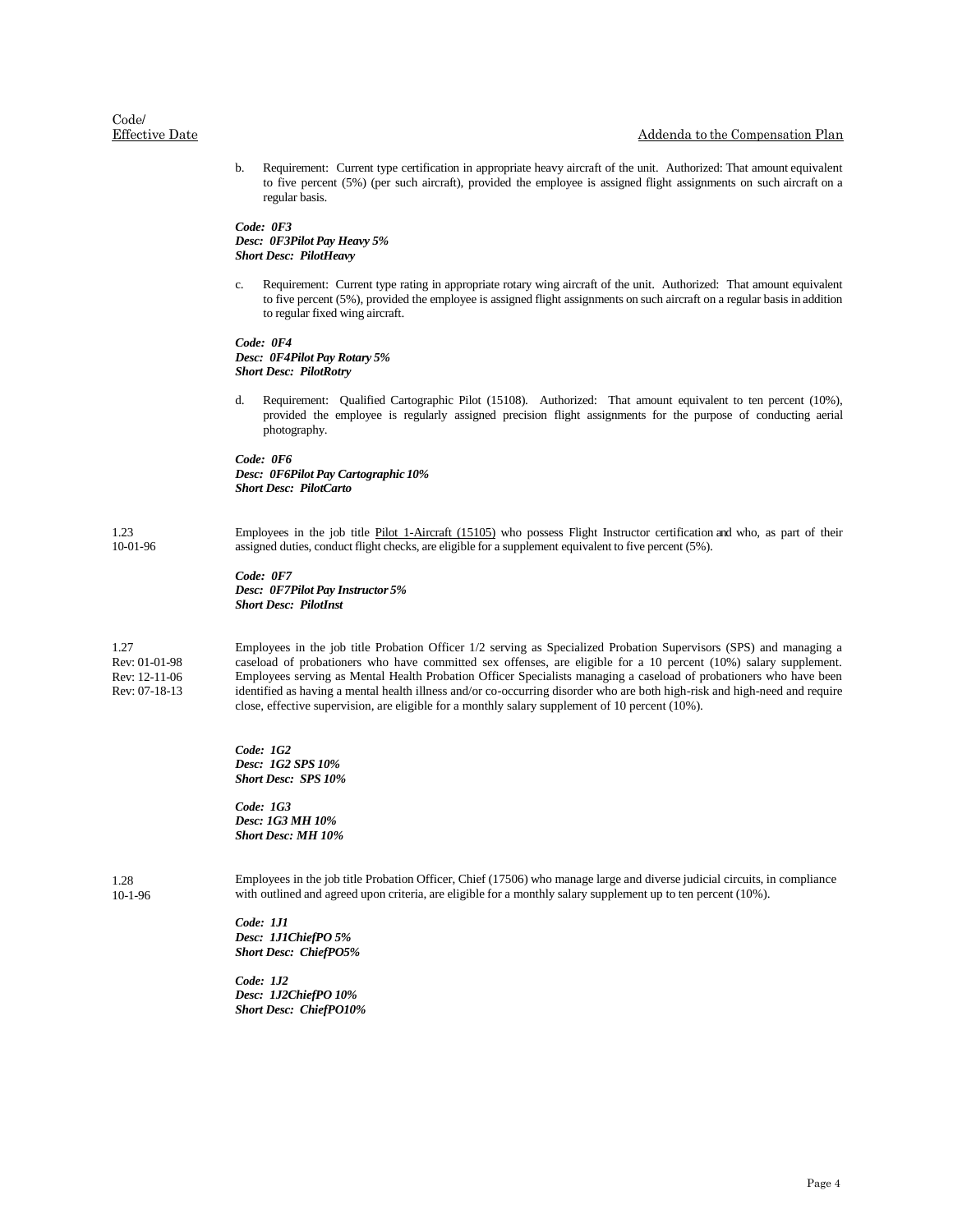| Code/<br><b>Effective Date</b> | Addenda to the Compensation Plan                                                                                                                                                                                                                                                                                                                                                                                                                                                                                                                                                                                                                                                    |
|--------------------------------|-------------------------------------------------------------------------------------------------------------------------------------------------------------------------------------------------------------------------------------------------------------------------------------------------------------------------------------------------------------------------------------------------------------------------------------------------------------------------------------------------------------------------------------------------------------------------------------------------------------------------------------------------------------------------------------|
| 1.32<br>Rev: 05-16-00          | Employees in the job titles Firefighter (17309), Firefighter Sergeant (17311), Firefighter Lieutenant (17312), and Firefighter<br>Captain (17313) who serve and are certified by the state as Airport Firefighters at the Savannah International Airport, are<br>eligible for a supplement of \$150 per month. This supplement shall be effective the pay period after the employee's current<br>airport firefighter certification is presented to the appointing authority.                                                                                                                                                                                                        |
|                                | Code: 0G1<br>Desc: 0G1Airport Firefighters SAV<br><b>Short Desc: AirprtFire</b>                                                                                                                                                                                                                                                                                                                                                                                                                                                                                                                                                                                                     |
| 1.42<br>10-01-96               | Employees in the job titles Juvenile Correctional Officer 1 (17251), Juvenile Correctional Officer 2 (17246), Cottage Life<br>Supervisor (17249) who are assigned to work in and provide direct supervision and control of aggressive youthful offenders<br>housed in a Closed Program (as defined and designated by the Commissioner) are eligible for a pay supplement of \$100.00<br>per month. An employee must perform duties for at least one complete pay period to be eligible for this supplement.                                                                                                                                                                         |
|                                | Code: 1K1<br>Desc: 1K1Aggressive Youth Offenders<br><b>Short Desc: AggrYthOfn</b>                                                                                                                                                                                                                                                                                                                                                                                                                                                                                                                                                                                                   |
| 1.43<br>Rev: 03-01-00          | Employees in the job titles Bridge Inspection Technician 1 (19305) Bridge Inspection Technician 2 (19306), Bridge<br>Inspection Technician 3 (19307), and Bridge Inspection Supervisor (19308) who perform underwater bridge inspections as a<br>part of their assigned full-time duties are eligible, at the discretion of the appointing authority, for a salary supplement of ten<br>percent $(10\%)$ .                                                                                                                                                                                                                                                                          |
|                                | Code: 6A1<br>Desc: 6A1Underwater Bridge Inspector 10%<br><b>Short Desc: UndrwBrIns</b>                                                                                                                                                                                                                                                                                                                                                                                                                                                                                                                                                                                              |
| 1.44<br>01-01-97               | Employees in positions designated as exempt for the provisions of Fair Labor Standards Act who are assigned Help Line or<br>Emergency Services duties performed after their scheduled work hours, are eligible for a supplement as provided in a plan on<br>file with the Commissioner of Personnel. This plan should include the following: 1) rate of pay established by the appointing<br>authority; 2) a statement of the exemption status of the affected employees under the Fair Labor Standards Act; 3) the criteria<br>for selection of individuals performing the work, using licensed or license eligible individuals as a baseline; 4) timing and<br>method of payment. |
|                                | Code: 3C1<br><b>Desc: 3C1Help Line/Emergency Svcs</b><br><b>Short Desc: Help/Emerg</b>                                                                                                                                                                                                                                                                                                                                                                                                                                                                                                                                                                                              |

1.45 Rev: 11-01-97 Employees in the job titles General Trades Craftsman (30003), Carpenter (30201), Electrician (30401), Painter (31501), Plumber (31601), HVAC Repair Technician (30801), Utility Worker 2 (30706) and Grounds Maintenance Manager (30702) who are assigned responsibilities for on-site supervision of a work crew are eligible for a monthly salary supplement of ten percent (10%), provided that they continue to carry out these assigned responsibilities as a routine part of their regular work assignments.

> *Code: 4A1 Desc: 4A1Work Crew Supervision 10% Short Desc: WrkCrwSupv*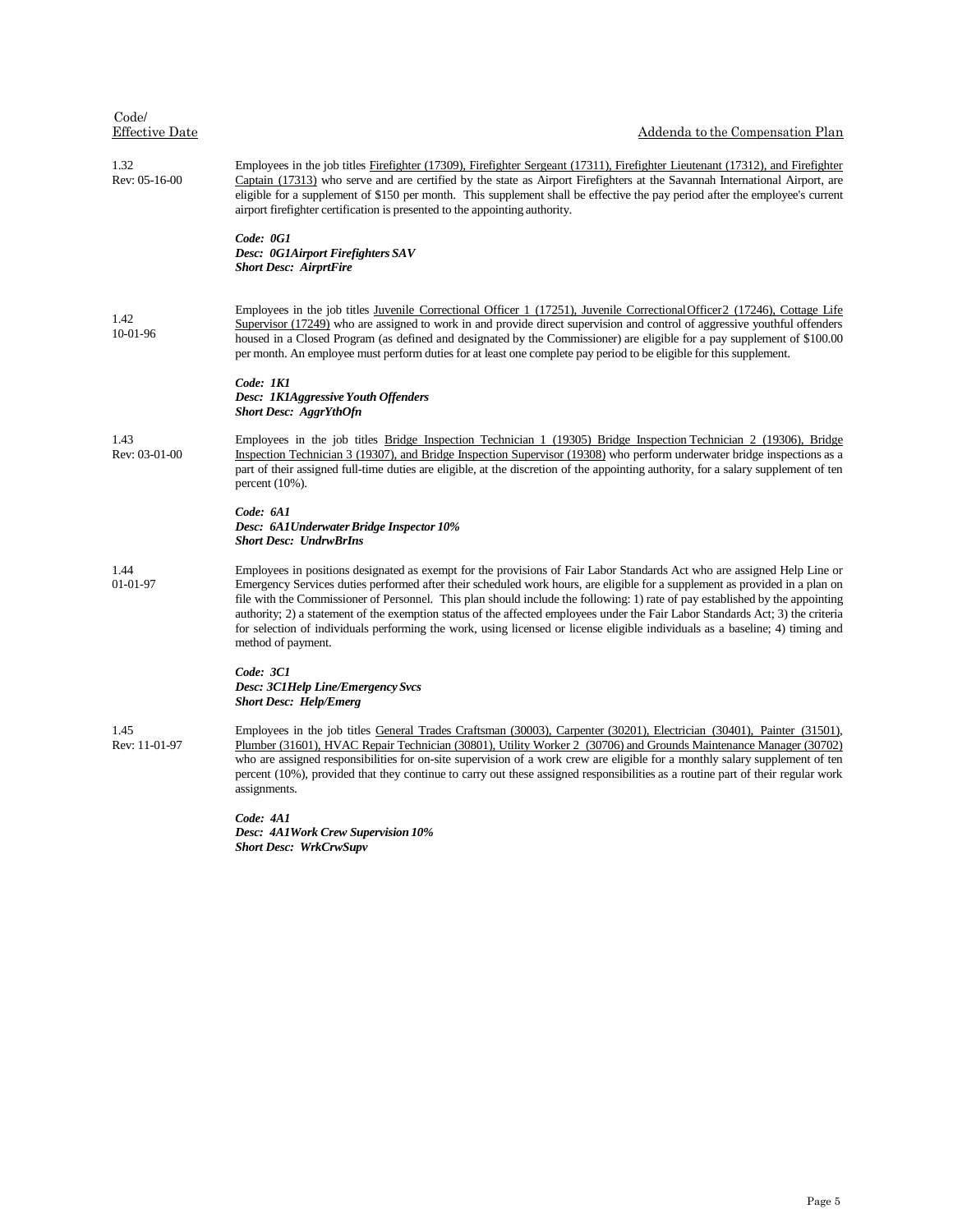| Code/          |  |
|----------------|--|
| Effective Date |  |

| 1.50<br>10-01-97<br>Rev: 08-01-02 | Employees in the job titles General Trades Craftsman (30003), Carpenter (30201), Electrician (30401), Painter (31501),<br>Plumber (31601), HVAC Repair Technician (30801), Grounds Maintenance Manager (30702), Utility Worker 2 (30706),<br>Trades Specialist 1 (30076), Trades Specialist 2 (30077), Grounds Specialist 1 (30718), Grounds Specialist 2 (30719),<br>Assistant Foreman (30078), Foreman (30079) and Maintenance Engineer (30079) who are required to be appropriately<br>licensed or certified in their respective technical profession and who are so licensed or certified, are eligible for a salary<br>supplement of either five (5%) or ten (10%) percent. The employee licensure or certification must be kept current in order<br>for the employee to continue to receive the salary supplement.<br>If the employee does not spend their entire workday performing duties in the capacity of their licensure or certifications,<br>a.<br>they will be eligible for a 5% salary supplement.<br>Code: 4B1<br><b>Desc: 4B1Licensed Trades Part Tm 5%</b><br><b>Short Desc: LicTrdPT5</b><br>If the employee does spend their entire workday in the performance of duties consistent with their licensure<br>b.<br>or certification, they will be eligible for a 10% salary supplement.<br>Code: 4B2<br>Desc: 4B2Licensed Trades Full Tm 10%<br><b>Short Desc: LicTrdFT10</b> |  |
|-----------------------------------|---------------------------------------------------------------------------------------------------------------------------------------------------------------------------------------------------------------------------------------------------------------------------------------------------------------------------------------------------------------------------------------------------------------------------------------------------------------------------------------------------------------------------------------------------------------------------------------------------------------------------------------------------------------------------------------------------------------------------------------------------------------------------------------------------------------------------------------------------------------------------------------------------------------------------------------------------------------------------------------------------------------------------------------------------------------------------------------------------------------------------------------------------------------------------------------------------------------------------------------------------------------------------------------------------------------------------------------------------------------------------------------------------|--|
| 1.52<br>$02 - 01 - 98$            | Employees of Gwinnett/Rockdale/Newton Community Service Board in the job titles Social Service Provider 1 (70917),<br>Social Service Provider 2 (70908), Social Service Provider 1-Licensed (70915), Social Service Provider 2-Licensed (70913)<br>and the Director of the Child Adolescent Program that are designated as exempt for the provisions of the Fair Labor Standards<br>Act, who have been selected from a pool of volunteer employees to work on a rotating basis in the Therapeutic Weekend<br>Respite Outing Program are eligible to receive a salary supplement of \$300 per weekend.                                                                                                                                                                                                                                                                                                                                                                                                                                                                                                                                                                                                                                                                                                                                                                                             |  |
| 1.53<br>Rev: 04-01-99             | Employees who have been assigned direct supervisory responsibility for other employees in the same job classification or for<br>employees on their same pay grade are eligible for a salary supplement of from five to ten percent (5% to 10%). Each<br>applicable employee must retain and exhibit the full range of supervisory duties and responsibilities. The amount of the<br>salary supplement awarded to each employee will be left up to the discretion of each individual agency.<br>Code: 0B1<br>Desc: 0B1Supv Same Job/Grade 5%<br><b>Short Desc: SupSm5</b>                                                                                                                                                                                                                                                                                                                                                                                                                                                                                                                                                                                                                                                                                                                                                                                                                          |  |
|                                   | Code: OB2<br>Desc: 0B2Supv Same Job/Grade 10%<br><b>Short Desc: SupSm10</b><br>Code 0B3<br>Desc: 0B3Supv Same Job/Grade Other%<br><b>Short Desc: SupSmOthr</b>                                                                                                                                                                                                                                                                                                                                                                                                                                                                                                                                                                                                                                                                                                                                                                                                                                                                                                                                                                                                                                                                                                                                                                                                                                    |  |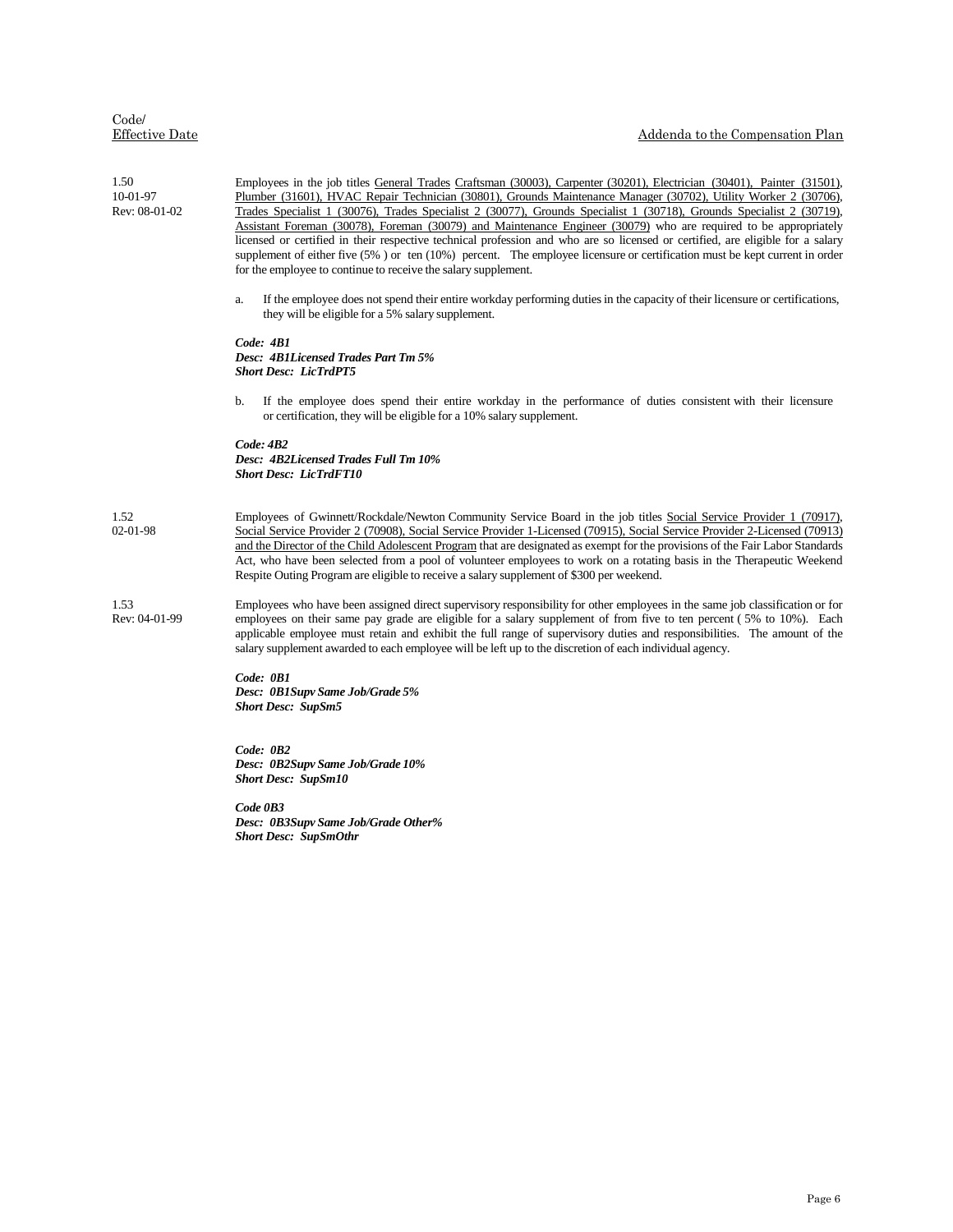| Code/<br><b>Effective Date</b> | Addenda to the Compensation Plan                                                                                                                                                                                                                                                                                                     |
|--------------------------------|--------------------------------------------------------------------------------------------------------------------------------------------------------------------------------------------------------------------------------------------------------------------------------------------------------------------------------------|
| 1.55<br>08-01-98               | Correctional Officers and other security staff at Arrendale State Prison are eligible for a salary supplement of five percent (5%)<br>above normal salary at the discretion of the appointing authority.                                                                                                                             |
|                                | Code: 1T1<br>Desc: 1T1Arrendale 5%<br><b>Short Desc: Arrendale</b>                                                                                                                                                                                                                                                                   |
| 1.56<br>10-01-98               | Employees of the Department of Labor who are directly involved in the development, oversight and implementation of<br>Generally Accepted Accounting Principles (GAAP) within the financial records of the Department of Labor are eligible for<br>the following salary supplements, which cumulatively shall not exceed \$250 month: |
|                                | Requirement: 2% for the successful completion of the Introductory Governmental Accounting course, Parts I and II;<br>a.                                                                                                                                                                                                              |
|                                | $Code:$ 5B1<br>Desc: 5B1DOL Intro GAAP 2%<br><b>Short Desc: DOL Intro2</b>                                                                                                                                                                                                                                                           |
|                                | Requirement: 2% for the successful completion of the Intermediate Governmental Accounting course Parts I and II;<br>b.                                                                                                                                                                                                               |
|                                | Code: 5B2<br>Desc: 5B2DOL Inter GAAP 2%<br><b>Short Desc: DOL Inter2</b>                                                                                                                                                                                                                                                             |
|                                | Requirement: \$225 per month for the successful completion of the Certified Public Accountant designation.<br>c.                                                                                                                                                                                                                     |
|                                | Code: 5B3<br>Desc: 5B3DOL CPA GAAP<br><b>Short Desc: DOL CPA</b>                                                                                                                                                                                                                                                                     |
| 1.57<br>$02 - 01 - 99$         | Employees of Center Behavioral Health Services who are physicians and provide on-call psychiatric rotation coverage on the<br>weekends, which begins at 5:00 p.m. on Friday and extends until 8:00 a.m. on Monday, and who make rounds on Saturday                                                                                   |

weekends, which begins at 5:00 p.m. on Friday and extends until 8:00 a.m. on Monday, and who make rounds on Saturday and Sunday mornings to check on consumers in the 15-bed crisis stabilization program, are eligible to receive a flat-rate supplement of \$500.00 per weekend.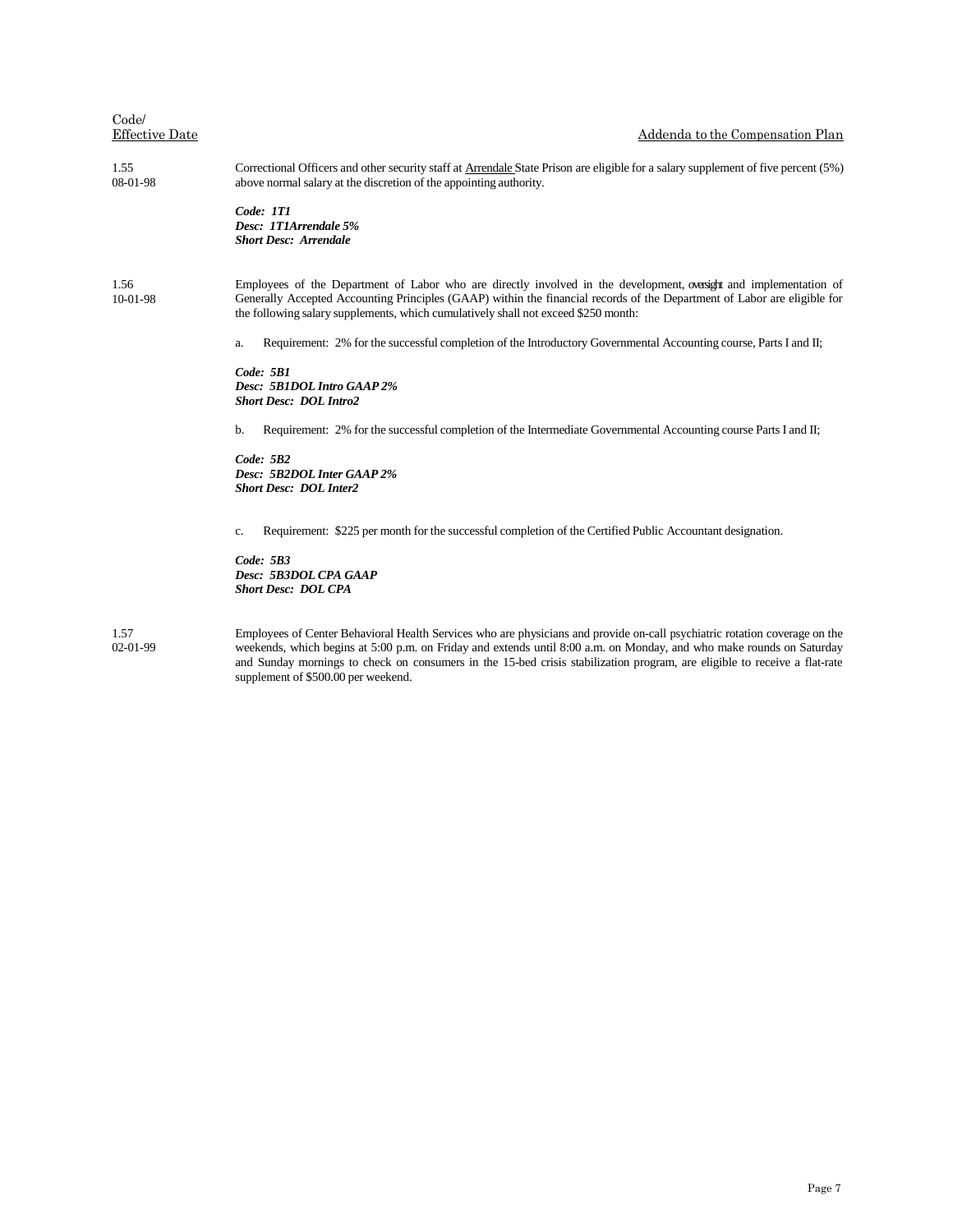| Code/<br><b>Effective Date</b>      | Addenda to the Compensation Plan                                                                                                                                                                                                                                                                                                                                                                                                          |
|-------------------------------------|-------------------------------------------------------------------------------------------------------------------------------------------------------------------------------------------------------------------------------------------------------------------------------------------------------------------------------------------------------------------------------------------------------------------------------------------|
| 1.58<br>Rev: 04-01-99               | Employees of the Department of Human Resources in the jobs listed below are eligible for the following salary<br>supplements, which cumulatively shall not exceed 11.5%.                                                                                                                                                                                                                                                                  |
| Rev: 12-16-06                       | Requirement: 5.5% for those incumbents in the jobs Junior Auditor (40403), Auditor 1 (40404), Auditor 2<br>a.<br>(40405), Audit Supervisor (40406), and Audit Manager (40407) who sit for and pass all four parts of the Certified<br>Public Accountant (CPA) examination, and have received and maintain CPA certification.                                                                                                              |
|                                     | Code: 5A1<br>Desc: 5A1Audit Series Supp-CPA 5.5%<br><b>Short Desc: SuppCPA5.5</b>                                                                                                                                                                                                                                                                                                                                                         |
| 1.60<br>$05-01-00$<br>Rev. 08-01-08 | At the discretion of the appointing authority, a pay supplement for interpreters, of five to ten percent (5% to 10%), may<br>be granted to bilingual, multilingual, or employees who are assigned to provide American Sign Language interpretation in<br>addition to the typical duties and responsibilities associated with their job and are called upon on a regular basis to<br>interpret and translate for clients and/or customers. |
|                                     | Code: 0C1<br>Desc: 0C1Bi/Multiling Interpreter 5%<br><b>Short Desc: Intrprt5</b>                                                                                                                                                                                                                                                                                                                                                          |
|                                     | Code: 0C2<br>Desc: 0C2Bi/Multiling Interpreter 10%<br><b>Short Desc: Intrprt10</b>                                                                                                                                                                                                                                                                                                                                                        |
|                                     | Code: 0C3<br>Desc: 0C3Bi/Multiling Interpreter Oth<br><b>Short Desc: IntrprtOth</b>                                                                                                                                                                                                                                                                                                                                                       |
| 1.63<br>11-01-00                    | Specified employees in the job Instructor (10006) who supervise clients outside of a sheltered work situation on roadside<br>cleanup details or on other outside tasks to be specified by the appointing authority shall be eligible for a pay supplement<br>of \$100 per month at the discretion of the appointing authority.                                                                                                            |
| 1.64<br>03-01-01<br>Rev: 05-01-02   | The Gwinnett/Rockdale/Newton (GRN) Community Service Board will award employees in the Support Services<br>Worker classification, assigned to the Child Support and Adolescent Program, who are required to be on call for seven<br>days during a month, a supplement of \$100.00 per month. This supplement is in addition to the regular hourly rate of<br>pay received if the employee is required to report during the on-call shift. |
| 1.65<br>$06-01-01$                  | Employees in the job titles Social Services Case Manager Associate (14212), Social Services Case Manager (14203),<br>Social Services Specialist (14204), and Social Services Case Manager, Advanced (14205) whose caseload consists of at<br>least 75% child protective services and/or placement cases shall be eligible for a salary supplement of 5% of base salary, at<br>the discretion of the appointing authority.                 |
|                                     | Code: 3E1<br>Desc: 3E1DFCSChild Protect/Plmnt 5%<br><b>Short Desc: DFCSChP/P5</b>                                                                                                                                                                                                                                                                                                                                                         |
| 1.68<br>11-01-01                    | Employees of the Department of Transportation in the job title Mechanic, Aircraft Inspector (15102) who possess<br>Inspector Authorization (Air Transportation) criteria, will be eligible for a supplement at a rate equivalent to five percent<br>(5%) of base salary.                                                                                                                                                                  |
|                                     | Code: 6B1<br>Desc: 6B1Mech Aircraft Insp 5%<br><b>Short Desc: MechAirIns</b>                                                                                                                                                                                                                                                                                                                                                              |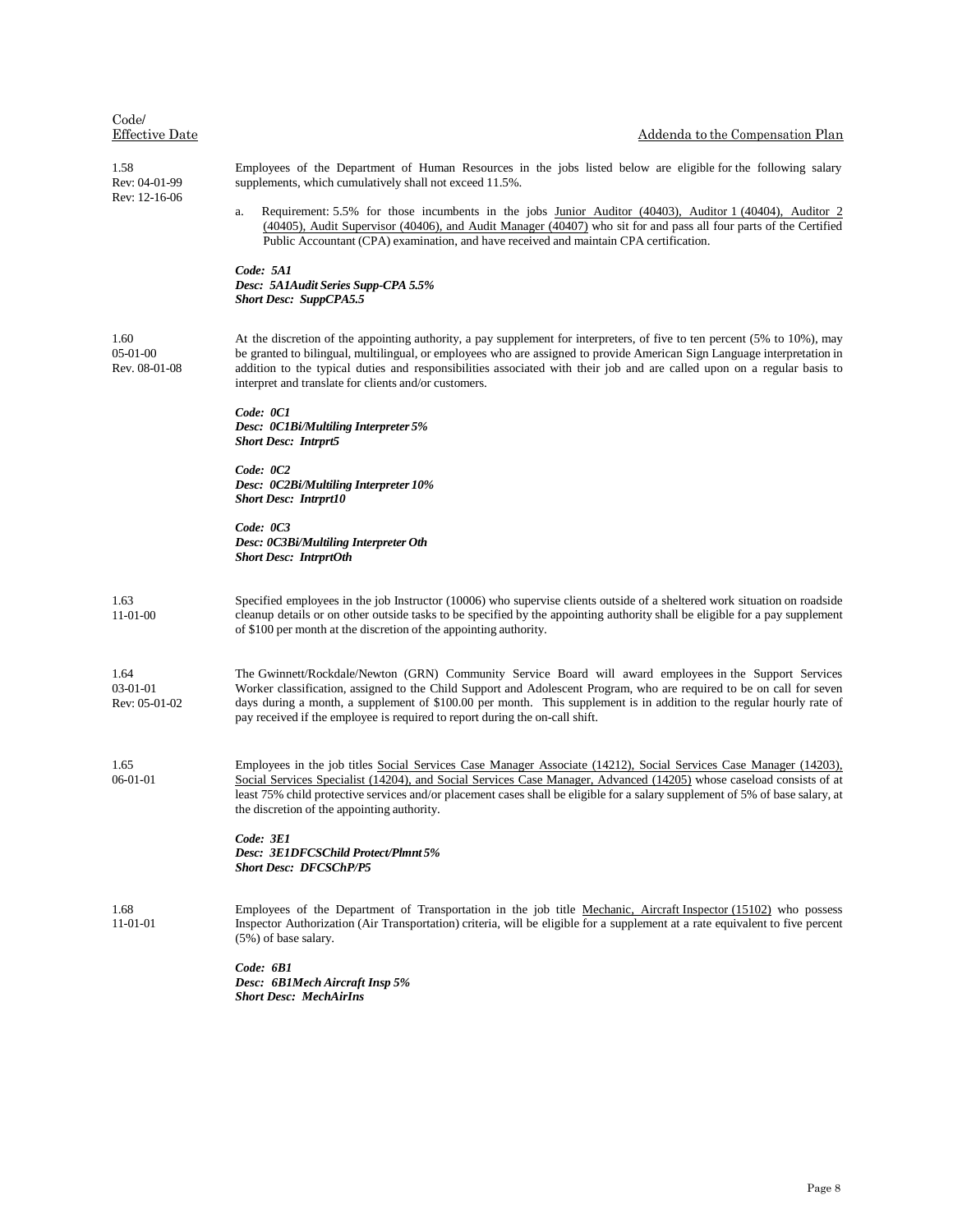| Code/<br><b>Effective Date</b>    |                                                                                                                                                                                                                                                                                                                                                                                                                                                                                                                                                                                                                                                                                                                                                                                                                                                                                                                                                                                                                                                                                                                                                                                                                                                                                                                                                                                                                                                                        |                            |                              | Addenda to the Compensation Plan |  |
|-----------------------------------|------------------------------------------------------------------------------------------------------------------------------------------------------------------------------------------------------------------------------------------------------------------------------------------------------------------------------------------------------------------------------------------------------------------------------------------------------------------------------------------------------------------------------------------------------------------------------------------------------------------------------------------------------------------------------------------------------------------------------------------------------------------------------------------------------------------------------------------------------------------------------------------------------------------------------------------------------------------------------------------------------------------------------------------------------------------------------------------------------------------------------------------------------------------------------------------------------------------------------------------------------------------------------------------------------------------------------------------------------------------------------------------------------------------------------------------------------------------------|----------------------------|------------------------------|----------------------------------|--|
| 1.71<br>06-01-04                  | Employees of the Gwinnett -Rockdale-Newton Community Service Board in the job titles Social Services Provider 1<br>(70917), Social Services Provider 2 (70908), Social Services Provider 1, Licensed (70918), and Social Services Provider<br>2, Licensed (70913) who meet or exceed a quarterly clinical productivity goal of 300 hours of billable service in the quarter<br>are eligible for a payment of up to 10% of base salary earned during the quarter. To be eligible for the supplement,<br>clinicians must also meet performance, leave and attendance standards and be current in their Treatment Request and<br>Integrated Georgia Reporting Surveys. The payment of the supplement shall be in equal installments over the six pay<br>periods subsequent to the quarter in which the productivity goal is met. Employees who separate from or are terminated<br>by the Community Service Board during the payment period will not be eligible to receive any remaining payments. The<br>granting of the supplement and all payments covered by this addendum are at the discretion of the appointing authority.                                                                                                                                                                                                                                                                                                                                         |                            |                              |                                  |  |
| 1.72<br>09-01-04<br>Rev. 02-01-05 | Clinical employees of the Middle Flint Behavioral Health Care Community Service Board who have stated billable hour<br>productivity standards in their performance management forms, and who exceed quarterly productivity goals, will be<br>eligible for payment of up to 10 percent of base salary earned during the quarter. The productivity goals will be applied<br>consistently for all employees on the same job title. Achievement of 5% to 10% above target will establish eligibility for a<br>pay supplement of up to 5% of base salary. Achievement of more than 10% above the target will establish eligibility for a<br>pay supplement of up to 10% of base salary. To be eligible to receive the supplement, a clinician must also meet specified<br>performance, leave and attendance standards, have satisfactory performance in internal documentation audits, and be<br>current in the development and submission of Treatment Request and Integrated Georgia Reporting Surveys. The payment<br>of the supplement shall be in equal installments over the six (6) pay periods subsequent to the quarter in which the<br>productivity goal is met. Employees who separate from or are terminated by the Community Service Board during the<br>payment period will not be eligible to receive any remaining payments. The granting of the supplement and all payments<br>covered by this addendum are at the discretion of the appointing authority. |                            |                              |                                  |  |
| 1.73<br>$05-01-05$                | Employees of the Department of Transportation in accounting, budget, or financial positions who are licensed as Certified<br>Public Accountants are eligible for a supplement of 5% of base salary.<br>Code: 6C1<br>Desc: 6C1DOT Licensed CPA 5%<br><b>Short Desc: DOT CPA 5%</b>                                                                                                                                                                                                                                                                                                                                                                                                                                                                                                                                                                                                                                                                                                                                                                                                                                                                                                                                                                                                                                                                                                                                                                                      |                            |                              |                                  |  |
| 1.76<br>$01-01-06$                | Employees of the Department of Transportation who obtain job-related credentials in one of the following areas will be<br>eligible for a supplement to base salary as stated. The supplement may be continued for so long as the credential is<br>relevant to the employee's job duties.                                                                                                                                                                                                                                                                                                                                                                                                                                                                                                                                                                                                                                                                                                                                                                                                                                                                                                                                                                                                                                                                                                                                                                               |                            |                              |                                  |  |
|                                   |                                                                                                                                                                                                                                                                                                                                                                                                                                                                                                                                                                                                                                                                                                                                                                                                                                                                                                                                                                                                                                                                                                                                                                                                                                                                                                                                                                                                                                                                        |                            |                              |                                  |  |
|                                   | Credential<br>Professional in Erosion Sediment Control                                                                                                                                                                                                                                                                                                                                                                                                                                                                                                                                                                                                                                                                                                                                                                                                                                                                                                                                                                                                                                                                                                                                                                                                                                                                                                                                                                                                                 | Criterion<br>Certification | <b>Supplement Rate</b><br>5% |                                  |  |
|                                   | Senior Professional in Human Resources                                                                                                                                                                                                                                                                                                                                                                                                                                                                                                                                                                                                                                                                                                                                                                                                                                                                                                                                                                                                                                                                                                                                                                                                                                                                                                                                                                                                                                 | Certification              | 5%                           |                                  |  |
|                                   | Professional in Human Resources                                                                                                                                                                                                                                                                                                                                                                                                                                                                                                                                                                                                                                                                                                                                                                                                                                                                                                                                                                                                                                                                                                                                                                                                                                                                                                                                                                                                                                        | Certification              | 5%                           |                                  |  |
|                                   | Paralegal                                                                                                                                                                                                                                                                                                                                                                                                                                                                                                                                                                                                                                                                                                                                                                                                                                                                                                                                                                                                                                                                                                                                                                                                                                                                                                                                                                                                                                                              | Certification              | 5%                           |                                  |  |
|                                   | Geologist                                                                                                                                                                                                                                                                                                                                                                                                                                                                                                                                                                                                                                                                                                                                                                                                                                                                                                                                                                                                                                                                                                                                                                                                                                                                                                                                                                                                                                                              | Licensure                  | 5%                           |                                  |  |
|                                   | <b>State General Registered Appraiser</b>                                                                                                                                                                                                                                                                                                                                                                                                                                                                                                                                                                                                                                                                                                                                                                                                                                                                                                                                                                                                                                                                                                                                                                                                                                                                                                                                                                                                                              | Licensure                  | 5%                           |                                  |  |
|                                   | Code: 6E1<br>Desc: 6E1DOT HR Professional 5%<br>Short Desc: DOT HR 5%<br>Code: 6E2<br>Desc: 6E2 Sen DOT HR Professional 5%<br>Short Desc: DOT SrHR 5%<br>Code:6G1<br>Desc: 6G1DOT ProfErosionSed Cntrl 5%<br>Short Desc: DOT PESC5%<br>Code:6H1<br>Desc: 6H1DOT Paralegal 5%<br>Short Desc: DOT Para5%<br>Code:6J1<br>Desc: 6J1DOT Geologist 5%<br>Short Desc: DOT Geo5%                                                                                                                                                                                                                                                                                                                                                                                                                                                                                                                                                                                                                                                                                                                                                                                                                                                                                                                                                                                                                                                                                               |                            |                              |                                  |  |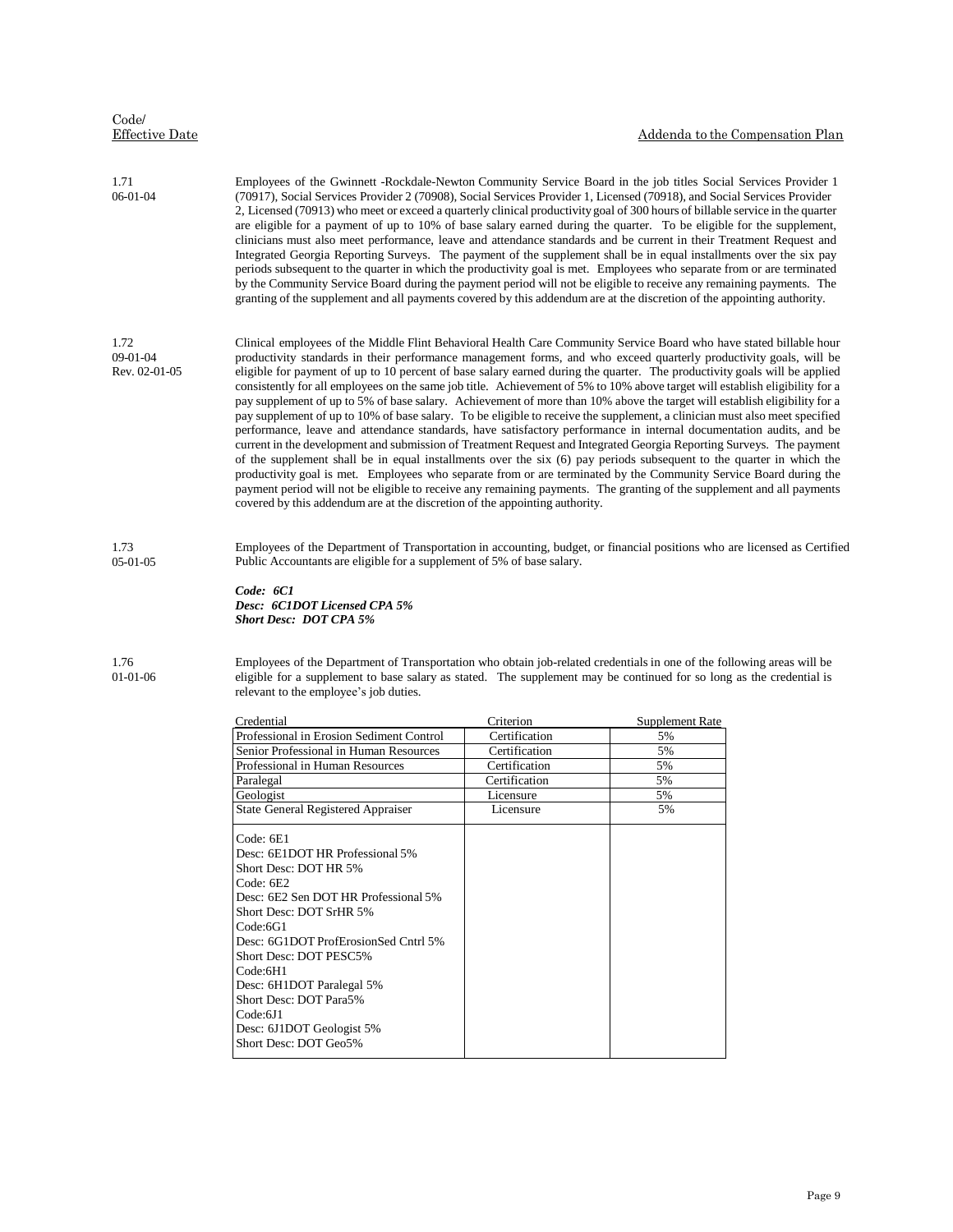| Code/<br><b>Effective Date</b> | Addenda to the Compensation Plan                                                                                                                                                                                                                                                                                                                                                                                                                                                                                                                                                                                                                                                                                                                                                                                                                                                                                                                                                                                                                                                                                                                                                                                                                                                                         |
|--------------------------------|----------------------------------------------------------------------------------------------------------------------------------------------------------------------------------------------------------------------------------------------------------------------------------------------------------------------------------------------------------------------------------------------------------------------------------------------------------------------------------------------------------------------------------------------------------------------------------------------------------------------------------------------------------------------------------------------------------------------------------------------------------------------------------------------------------------------------------------------------------------------------------------------------------------------------------------------------------------------------------------------------------------------------------------------------------------------------------------------------------------------------------------------------------------------------------------------------------------------------------------------------------------------------------------------------------|
| 1.77<br>06-17-05               | Employees of the Department of Human Resources in the job titles Criminal History Specialist (#17103) and Program<br>Associate [DHR] (#60113), who are required to be in on-call status on weekends to perform emergency background checks<br>related to foster care placements, shall be eligible for a supplement of \$75 per month for any month in which they are in<br>on-call status.                                                                                                                                                                                                                                                                                                                                                                                                                                                                                                                                                                                                                                                                                                                                                                                                                                                                                                              |
| 1.78<br>08-18-05               | Employees of the Department of Transportation in the job title, Bridge Inspection Technician 3, who are registered<br>professional engineers or who have a minimum of five years of responsible experience in the inspection of bridges shall be<br>eligible for a 5 percent salary supplement upon completion of The National Highway Institute Safety Inspection of In-<br>Service Bridges course and satisfactory completion of a field test administered by the State Bride Maintenance Engineer or<br>State Bridge Inspection Engineer. The supplement shall be at the discretion of the appointing authority.                                                                                                                                                                                                                                                                                                                                                                                                                                                                                                                                                                                                                                                                                      |
|                                | Code: 6A2<br>Desc: 6A2DOT Bridge Inspector 5%<br><b>Short Desc: DOTBrIn5%</b>                                                                                                                                                                                                                                                                                                                                                                                                                                                                                                                                                                                                                                                                                                                                                                                                                                                                                                                                                                                                                                                                                                                                                                                                                            |
| 1.79<br>02-23-06               | Employees of the Cobb and Douglas Community Services Board who have stated billable hour productivity standards in<br>their performance management forms, and who have exceeded quarterly productivity goals, will be eligible for an incentive<br>payment of 1.25 percent of annual base salary. To be eligible for the supplement, an employee must average 300 billable<br>units per month over a quarter. The employee must also meet specified performance, leave and attendance standards, have<br>satisfactory performance in internal documentation audits, and be current in the development and submission of Treatment<br>Request and Integrated Reporting Surveys. The employee's base salary as of the final working day of the quarter shall be<br>used as the basis for calculating the 1.25 percent payment. The payment of the supplement shall be in equal installments<br>over the pay periods in the quarter subsequent to the quarter in which the productivity goal is met. Employees who separate<br>from, or are terminated by, the Community Service Board before the payment is made will not be eligible to receive any<br>remaining payments. The granting of the supplement and all payments covered by this addendum are at the discretion of<br>the appointing authority. |
| 1.80<br>02-23-06               | Employees of the Georgia Mountains Community Services Board in the job classes Social Service Provider 1 (70917),<br>Social Service Provider 2(70908), Licensed Social Service Provider 1(70918), and Licensed Social Service Provider 2<br>(70916) who meet a quarterly productivity goal as specified in items a) to c) of this addendum will be eligible for an incentive<br>payment in the subsequent quarter. The employees must also meet specified performance, leave and attendance standards<br>during the quarter. These requirements include PERMES, billing audit, and quality audit scores of 80 to 90 percent. The<br>employee's annual base salary as of the final working day of the quarter shall be used as the basis for calculating the<br>payment. The payment of the supplement shall be in equal installments over the pay periods in the quarter subsequent to<br>the quarter in which the productivity goal is met. Employees who separate from, or are terminated by, the Community<br>Services Board before the payment is made will not be eligible to receive any remaining payments. The granting of the<br>supplement and all payments covered by this addendum are at the discretion of the appointing authority.                                                        |
|                                | Employees who are currently producing less than 65 billable hours per month will be eligible for a payment of $\frac{1}{2}$ of<br>a.<br>1 percent of annual base salary if they meet a standard of 65 billable hours per month during the first quarter of<br>their assignment to this addendum. This item will apply only during the first quarter in which an employee is<br>covered by this addendum.<br>Employees who are currently producing less than 75 billable hours per month will be eligible for a payment of 1.5<br>b.<br>percent of annual base salary if they meet a standard of 75 billable hours per month during the first quarter of their<br>assignment to this addendum. This item will apply only during the first quarter in which an employee is covered by<br>this addendum.<br>Employees who meet a standard of 85 billable hours per month during a quarter will be eligible for a payment of<br>c.<br>3.25 percent of annual base salary during the subsequent quarter.                                                                                                                                                                                                                                                                                                      |
| 1.81<br>06-16-06               | Employees of the Georgia Emergency Management Agency who complete a weekly on-call rotation as Duty Officer are<br>eligible for a supplement of \$250 per rotation at the discretion of the appointing authority.                                                                                                                                                                                                                                                                                                                                                                                                                                                                                                                                                                                                                                                                                                                                                                                                                                                                                                                                                                                                                                                                                        |
|                                | Code: 101<br>Desc: 101 GEMA Duty Officer<br><b>Short Desc: GEMADtyOff</b>                                                                                                                                                                                                                                                                                                                                                                                                                                                                                                                                                                                                                                                                                                                                                                                                                                                                                                                                                                                                                                                                                                                                                                                                                                |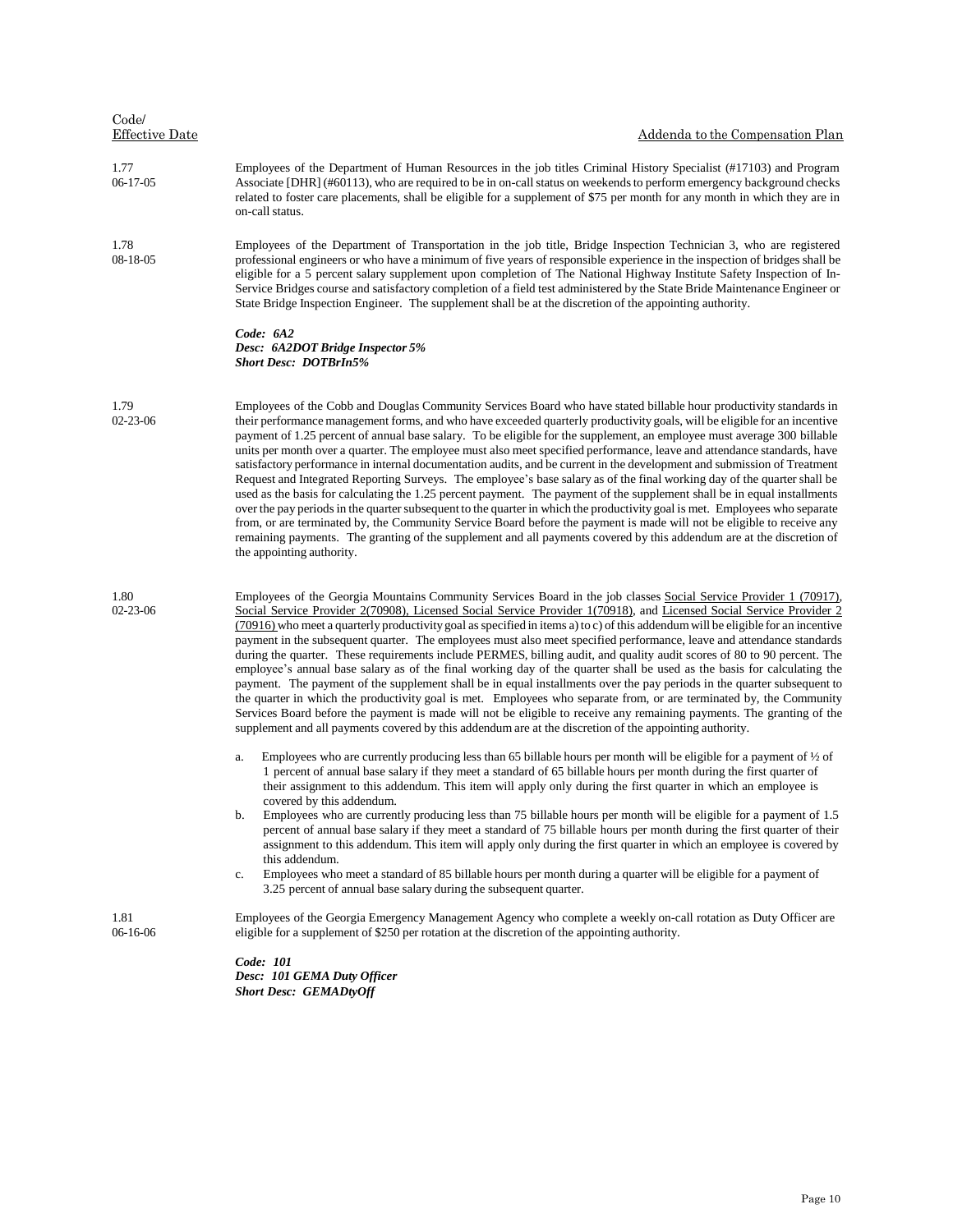#### Effective Date Addenda to the Compensation Plan

1.82 10-31-06 Employees in the job title Superintendent (17002) who manage the total operation of a small correctional facility/center such as or equivalent to a Transitional Center, Detention Center, Diversion Center, or Probation Boot Camp are eligible to receive a monthly salary supplement of \$200.

> *Code: 1S7 Desc: 1S7Supt Leadership Supp Short Desc: SupLeadSup*

#### 1.84 03-16-09 01-01-18

Agencies may offer a pay supplement to employees in positions that are critical to the functions of the agency for the purpose of retaining them during a transition period or any other period where there is a reduction in force. Employees eligible for this incentive payment are 1) employees in positions that are deemed by the agency to be critical and 2) who agree to remain in their positions during the designated transition period. Payment is to be a one-time lump sum cash payment to be made within a designated timeframe after the beginning of the transition period. The amount of the incentive payment shall not exceed 5% of annual base salary and must be based on the availability of existing agency funds. Each agency is required to maintain a retention incentive plan on file indicating the critical job title, job codes, percentage amount, transition timeframe and repayment schedule.

Should the employee voluntarily resign prior to completion of the agreed upon transition period, the employee shall repay a portion of the Retention Incentive Compensation payment according to the following repayment schedule or a similar schedule established within the agency plan:

| The employee resigns within the following<br>number of days from the start of the<br>agreed upon transition date. | They must repay the following percentage of<br>the Retention Incentive Compensation<br>payment |
|-------------------------------------------------------------------------------------------------------------------|------------------------------------------------------------------------------------------------|
| $0-30$ days                                                                                                       | 100% (or he/she will not receive the payment)                                                  |
| $31-90$ days                                                                                                      | 90%                                                                                            |
| 91 -180 days                                                                                                      | 75%                                                                                            |
| 181-365 days                                                                                                      | 50%                                                                                            |

This addendum is effective for the timeframe of January 1, 2018 to February 1, 2019.

*Code: BNG Desc: BNG-BonusRetention Short Desc: Bonus Retn*

1.85 07-5-11 Employees in the Juvenile Correctional Officer 1 (17251), Juvenile Correctional Officer 2 (17246,) Juvenile Correctional Lieutenant (17245) and Juvenile Correctional Captain (17244) who work in and provide supervision and control of youth housed in a maximum security facility, highly populated facility, and/or specialty program, as defined by the agency, are eligible to receive a monthly pay supplement at a rate equivalent to five percent (5%) of base salary at the discretion of the appointing authority.

*Code: 1K2 Desc: JV Security Supplement Short Desc: JV Suppl*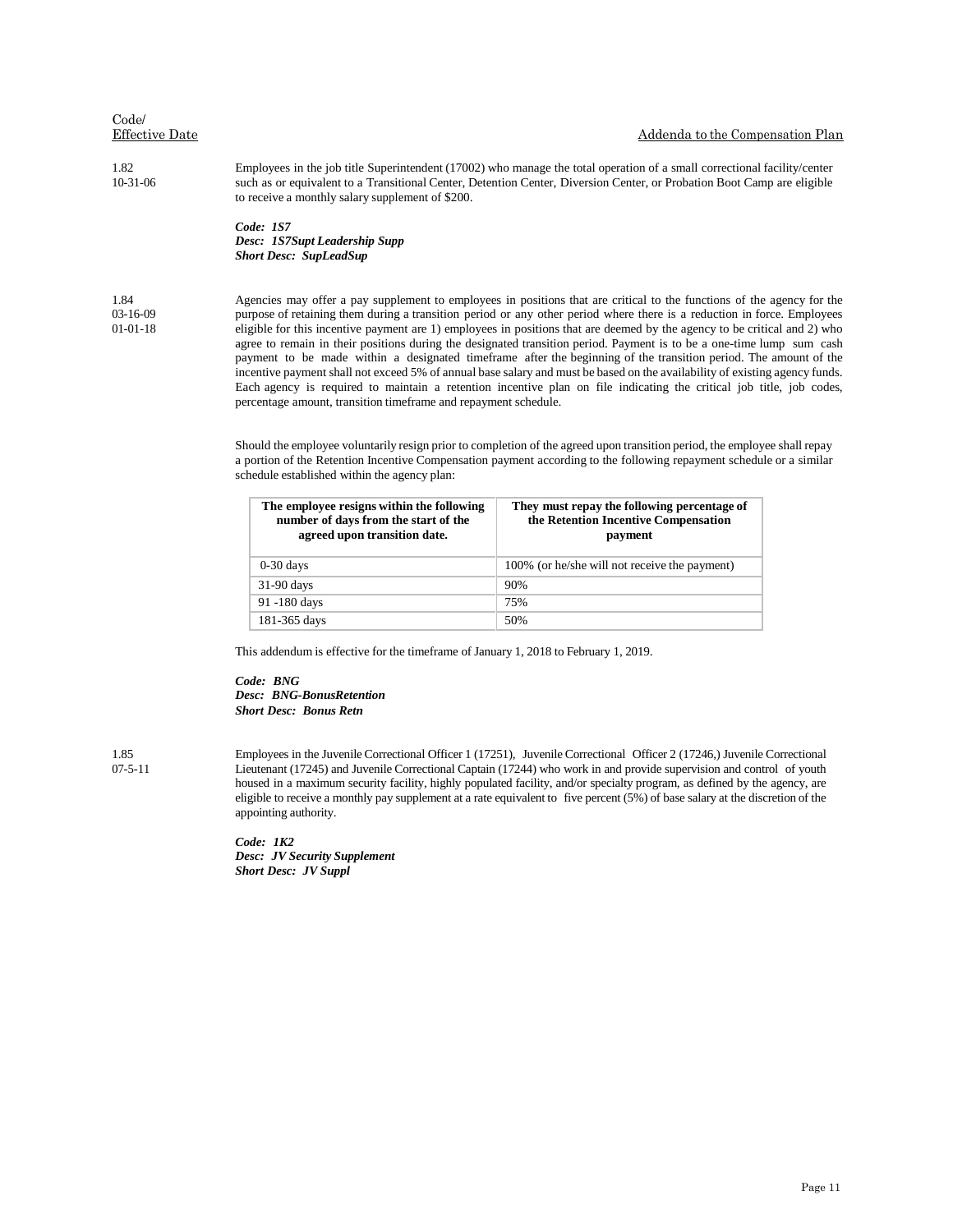### SECTION 2 - PAY SCHEDULES

| 2.1<br>$10-1-96$<br>07-01-01                    | This provision covers employees in the indicated job titles who are eligible for a Georgia Teacher's Professional Five-<br>Year Certificate or higher on the appropriate Georgia Teacher Salary Schedule approved by the State Board of<br>Education.                                                                                                                                                                                                                                                                                                                                                                                   |  |  |
|-------------------------------------------------|-----------------------------------------------------------------------------------------------------------------------------------------------------------------------------------------------------------------------------------------------------------------------------------------------------------------------------------------------------------------------------------------------------------------------------------------------------------------------------------------------------------------------------------------------------------------------------------------------------------------------------------------|--|--|
| $06 - 21 - 12$                                  | 2.1.1<br>Employees in the job titles Curriculum Specialist (10301), Diagnostic Teacher (71323), Guidance Counselor<br>(11101), School Audiologist (70405), School Psychologist (70401), Speech Language Pathologist (71301), Teacher<br>(Blind/Deaf) (10201), and Special Education Teacher (10203) with a Teacher's Certificate in the field of Hearing Impaired,<br>Visually Impaired, School Counseling, School Psychology, School Social Work or any special education field shall be<br>paid 117.5% of the amount specified for years of experience and the type of certificate.                                                   |  |  |
|                                                 | 2.1.2<br>Employees in the job titles Curriculum Specialist (10301), Diagnostic Teacher (71323), Guidance Counselor<br>(11101), School Audiologist (70405), School Psychologist (70401), Speech Language Pathologist (71301), Teacher<br>(Blind/Deaf) (10201), and Special Education Teacher (10203) with a Teacher's Certificate in the field of Hearing Impaired<br>or Visually Impaired, as applicable, and School Counseling, School Psychology, School Social Work or any special<br>education field shall be paid 120% of the amount specified for years of experience and the type of certificate.                                |  |  |
| 2.2<br>10-01-96<br>07-01-01<br>$06 - 21 - 12$   | This provision covers employees in the indicated job titles who are eligible for a Georgia Teacher's Professional Four-<br>Year Certificate, or higher on the appropriate Georgia Teacher Salary Schedule approved by the State Board of<br>Education.                                                                                                                                                                                                                                                                                                                                                                                  |  |  |
|                                                 | 2.2.1<br>Employees in the job titles Curriculum Specialist (10301), Diagnostic Teacher (71323), Guidance Counselor<br>(11101), School Audiologist (70405), School Psychologist (70401), Speech Language Pathologist (71301), Teacher<br>(Blind/Deaf) (10201), and Special Education Teacher (10203) with a Teacher's Certificate in the field of Hearing Impaired,<br>Visually Impaired, <u>or</u> any other special education field shall be paid 115% of the amount specified for years of experience<br>and the type of certificate.                                                                                                 |  |  |
|                                                 | 2.2.2<br>Employees in the job titles Curriculum Specialist (10301), Diagnostic Teacher (71323), Guidance Counselor<br>(11101), School Audiologist (70405), School Psychologist (70401), Speech Language Pathologist (71301),<br>Teacher (Blind/Deaf) (10201), and Special Education Teacher (10203) with a Teacher's Certificate in the field<br>of Hearing Impaired, Visually Impaired, and any other special education field shall be paid 117.5% of the<br>amount specified for years of experience and the type of certificate.                                                                                                     |  |  |
| 2.3<br>10-01-96<br>$07-01-01$<br>$06 - 21 - 12$ | Employees in the job titles Curriculum Specialist (10301), Diagnostic Teacher (71323), Guidance Counselor (11101),<br>School Audiologist (70405), School Psychologist (70401), Speech Language Pathologist (71301), Teacher (Blind/Deaf)<br>(10201), and Special Education Teacher (10203) who are eligible for a Georgia Teacher's Professional Certificate in a<br>teaching field other than identified in 2.1 and 2.2 above shall be paid 110.5% of the amount specified for years of<br>experience and the type of certificate held on the appropriate Georgia Teacher Salary Schedule approved by the State<br>Board of Education. |  |  |
| 2.4<br>10-01-96<br>07-01-01                     | This provision covers employees in the job titles Teacher (10202), Teacher, Vocational (11401) and Teacher, Vocational<br>(DOE) (11406).                                                                                                                                                                                                                                                                                                                                                                                                                                                                                                |  |  |
|                                                 | 2.4.1<br>Employees in the indicated job titles shall be paid 108.5% of the amount specified for years of experience and<br>the type of certificate held on the appropriate Georgia Teacher Salary Schedule approved by the State Board of Education.                                                                                                                                                                                                                                                                                                                                                                                    |  |  |
| 2.5<br>10-01-96<br>$07-01-01$<br>$06 - 21 - 12$ | This provision covers employees in the indicated job titles who are employed in a conditional status and who are pending<br>receipt of a Georgia Teacher's Professional Certificate on the appropriate Georgia Teacher Salary Schedule approved by<br>the State Board of Education.                                                                                                                                                                                                                                                                                                                                                     |  |  |
|                                                 | 2.5.1 Employees in the job titles Curriculum Specialist (10301), Diagnostic Teacher (71323), Guidance Counselor (11101),<br>School Audiologist (70405), School Psychologist (70401), Speech Language Pathologist (71301), Teacher (Blind/Deaf)<br>(10201), and Special Education Teacher (10203) shall be paid 110.5% of the amount specified for a Georgia Teacher's<br>Provisional Certificate.                                                                                                                                                                                                                                       |  |  |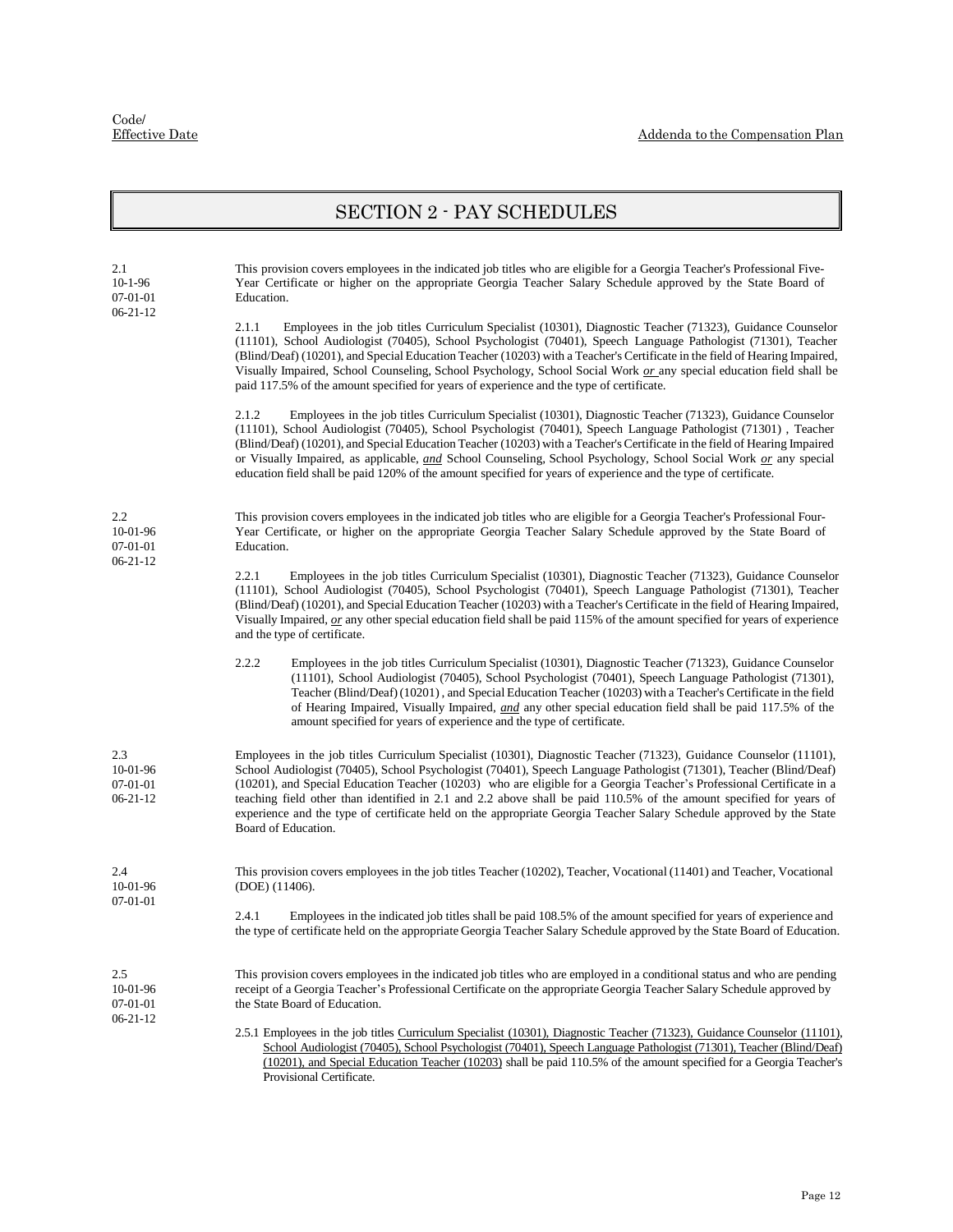| Code/<br><b>Effective Date</b>                 |                                                                                                                                                                                                                                                                                                                                                                                                                                                                                                                                                                    | Addenda to the Compensation Plan                                                                                                                                                                                                                                                                                                                                                                                                                                                                                                                                                                  |
|------------------------------------------------|--------------------------------------------------------------------------------------------------------------------------------------------------------------------------------------------------------------------------------------------------------------------------------------------------------------------------------------------------------------------------------------------------------------------------------------------------------------------------------------------------------------------------------------------------------------------|---------------------------------------------------------------------------------------------------------------------------------------------------------------------------------------------------------------------------------------------------------------------------------------------------------------------------------------------------------------------------------------------------------------------------------------------------------------------------------------------------------------------------------------------------------------------------------------------------|
|                                                | 2.5.2                                                                                                                                                                                                                                                                                                                                                                                                                                                                                                                                                              | Employees in the job titles Teacher (10202) and Vocational Teacher (11401) shall be paid 108.5% of the amount<br>specified for a Georgia Teacher's Provisional Certificate.                                                                                                                                                                                                                                                                                                                                                                                                                       |
|                                                | 2.5.3                                                                                                                                                                                                                                                                                                                                                                                                                                                                                                                                                              | Upon receipt of an appropriate Georgia Teacher's Professional Certificate, the salary of a conditional status<br>employee shall be calculated on the basis of the Teacher's Certificate as provided in paragraphs $2.1 - 2.4$ above, as<br>appropriate. This adjustment shall be effective for all work performed during the conditional appointment, but not earlier<br>than the effective date of the certificate.                                                                                                                                                                              |
| 2.6<br>10-01-96<br>$06 - 21 - 12$              |                                                                                                                                                                                                                                                                                                                                                                                                                                                                                                                                                                    | Employees in the job titles Education Principal (10003) and Education Supervisor (10004) shall be paid 110% of the<br>appropriate amount determined for Teacher (Blind/Deaf) (10201), Special Education Teacher (10203), Teacher,<br>Vocational (11401), or Teacher (10202), as applicable, in accordance with Addenda to the Compensation Plan $2.1 - 2.5$<br>based on the appropriate Georgia Teacher Salary Schedule as approved by the State Board of Education.                                                                                                                              |
| 2.7<br>10-01-96<br>07-01-01<br>$06 - 21 - 12$  | Employees in the job titles Education Director (DOE) (11201) assigned as principals of Department of Education state<br>schools shall be paid 120% of the appropriate amount determined for Teacher (Blind/Deaf) (10201), Teacher, Vocational<br>(11401), Teacher (10202), or Special Education Teacher (10203) as applicable, in accordance with Addenda to the<br>Compensation Plan 2.1 - 2.5 based on the appropriate Georgia Teacher Salary Schedule as approved by the State Board<br>of Education.                                                           |                                                                                                                                                                                                                                                                                                                                                                                                                                                                                                                                                                                                   |
| 2.8<br>$10-1-96$<br>07-01-01<br>$06 - 21 - 12$ |                                                                                                                                                                                                                                                                                                                                                                                                                                                                                                                                                                    | Employees at Department of Education state schools in the job title Teacher (Blind/Deaf) (10201), or Special Education<br>Teacher (10203), who, after regular working hours, perform duties as an athletic coach for a varsity level team which<br>participates in Georgia High School Association (GHSA) activities may, for the regular school year, be paid a percentage<br>of the annual salary established under the Addenda to the Compensation Plan $2.1 - 2.5$ , as specified below:                                                                                                      |
|                                                | 2.8.1                                                                                                                                                                                                                                                                                                                                                                                                                                                                                                                                                              | The Head Coach of an approved football, basketball, or track team may be paid 0.3% for each complete week<br>(five school days) such services are performed.                                                                                                                                                                                                                                                                                                                                                                                                                                      |
|                                                | 2.8.2                                                                                                                                                                                                                                                                                                                                                                                                                                                                                                                                                              | For approved athletic teams, the Head Coach and all other coaches of any team other than as identified above may<br>be paid 0.2% for each complete week (five school days) such services are performed.                                                                                                                                                                                                                                                                                                                                                                                           |
|                                                | 2.8.3                                                                                                                                                                                                                                                                                                                                                                                                                                                                                                                                                              | The salary for serving as a Head Coach or Assistant Coach shall be limited to the total weeks of scheduled<br>competition for the sport plus not more than four weeks per school year for pre-season and post-season activity for<br>any one athletic team. An employee may not receive compensation for coaching more than two athletic teams<br>during the school year, and if an employee's coaching duties in the two sports should occur concurrently, the<br>employee shall be entitled to the higher rate of compensation indicated under paragraph 2.8.1 or 2.8.2 above, but<br>not both. |
| 2.9<br>10-01-96<br>$06 - 21 - 12$              | Employees in the job titles Curriculum Specialist (10301), Diagnostic Teacher (71323), Guidance Counselor (11101), School<br>Audiologist (70405), School Psychologist (70401), Speech Language Pathologist (71301), Teacher (10202), Teacher<br>(Blind/Deaf) (10201), or Special Education Teacher (10203) may be paid, on quarterly or semester basis, in accordance with<br>the fee schedules and provisions authorized by the State Board of Education for supervision of student teachers, provided<br>such services are supported by student teacher records. |                                                                                                                                                                                                                                                                                                                                                                                                                                                                                                                                                                                                   |
| 2.10<br>$10-1-96$                              | Employees in the job title Instructor, Technical (11405) shall be paid 94% of the amount specified for the type certificate held<br>in the area of instruction on the Technical and Adult Education Salary Schedule for Technical Instructors as approved by the<br>State Board of Technical and Adult Education.                                                                                                                                                                                                                                                  |                                                                                                                                                                                                                                                                                                                                                                                                                                                                                                                                                                                                   |
| 2.11<br>10-01-96                               | Employees in the job title Instructor, Technical (11405) who are employed in a conditional working test status and who are<br>pending receipt of a certificate shall be paid as provided in paragraph 2.10 above on the basis of the entrance step<br>for Technical and Adult Certificate PS-1.                                                                                                                                                                                                                                                                    |                                                                                                                                                                                                                                                                                                                                                                                                                                                                                                                                                                                                   |
| 2.12<br>10-01-96                               | Upon receipt of an appropriate certificate, the salary of a conditional working test status employee shall be calculated on the<br>basis of the certificate as provided in paragraph 2.10 above. The adjustment shall be effective for all work performed during<br>the conditional working test appointment, but not earlier than the effective date of the certificate.                                                                                                                                                                                          |                                                                                                                                                                                                                                                                                                                                                                                                                                                                                                                                                                                                   |
| 2.13<br>10-01-96                               | Employees in the job title Instructor, Technical (11405) who were converted to the Georgia Salary Schedule for Technical<br>Institute and Area School Teachers as of October 1, 1978, may be compensated on the appropriate Merit System<br>Pay Schedule on the compensation grade applicable to the incumbent as of September 30, 1978, provided the incumbent's<br>salary rate exceeds the maximum pay rate for the certificate held and the incumbent is eligible for such pay under Section<br>A.300 or A.700 of the Rules.                                    |                                                                                                                                                                                                                                                                                                                                                                                                                                                                                                                                                                                                   |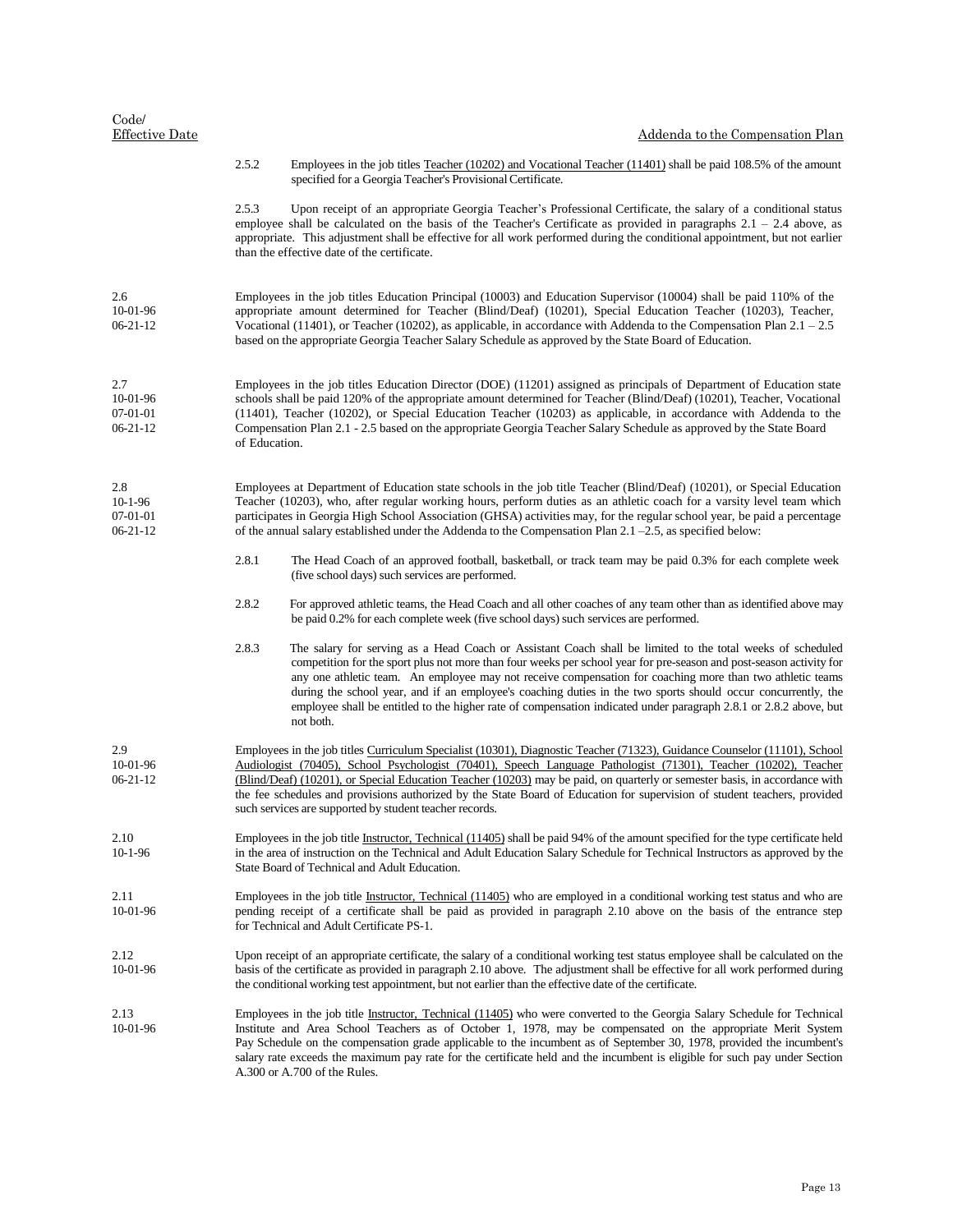| Code/<br><b>Effective Date</b>         |                                                                                                                                                                                                                                                                                                                                                                                                                                                                                                                                                                                                 | Addenda to the Compensation Plan                                                                                                                                                                                                                                                                                             |  |  |
|----------------------------------------|-------------------------------------------------------------------------------------------------------------------------------------------------------------------------------------------------------------------------------------------------------------------------------------------------------------------------------------------------------------------------------------------------------------------------------------------------------------------------------------------------------------------------------------------------------------------------------------------------|------------------------------------------------------------------------------------------------------------------------------------------------------------------------------------------------------------------------------------------------------------------------------------------------------------------------------|--|--|
| 2.14<br>10-01-96                       | Employees in the job title Instruction Director (11407) shall be paid 110% of the appropriate amount determined for<br>employees in the job title Technical Instructor in accordance with Section 2.10, 11, 12, & 13 for the type certificate held in the<br>area of instruction, leadership or service as appropriate for the position.                                                                                                                                                                                                                                                        |                                                                                                                                                                                                                                                                                                                              |  |  |
| 2.15<br>Rev: 01-01-99                  |                                                                                                                                                                                                                                                                                                                                                                                                                                                                                                                                                                                                 | All appointments to the job title Education Principal (10003) shall be at that point of the assigned pay grade that will affect an<br>increase over the amount for which the applicant would be eligible under Addenda 2.6 and 2.7.                                                                                          |  |  |
| 2.16<br>Rev: 10-01-00<br>Rev: 10-01-01 | Employees with the job title Physician (71401), who are not Board Eligible Psychiatrists or are not Board Certified<br>Physicians, shall be paid on the following scale. NOTE: Selection is authorized up to and including the maximum salary<br>increment.                                                                                                                                                                                                                                                                                                                                     |                                                                                                                                                                                                                                                                                                                              |  |  |
|                                        |                                                                                                                                                                                                                                                                                                                                                                                                                                                                                                                                                                                                 | <b>Monthly Amounts</b>                                                                                                                                                                                                                                                                                                       |  |  |
|                                        |                                                                                                                                                                                                                                                                                                                                                                                                                                                                                                                                                                                                 | Minimum Salary<br>Maximum Salary<br>\$3,713.84<br>\$9,542.26                                                                                                                                                                                                                                                                 |  |  |
| 2.17<br>Rev: 10-01-00<br>Rev: 10-01-01 | Employees with the job title Physician (71401), who are Board Eligible Psychiatrists, shall be paid on the following scale.<br>NOTE: Selection is authorized up to and including the maximum salary increment.                                                                                                                                                                                                                                                                                                                                                                                  |                                                                                                                                                                                                                                                                                                                              |  |  |
|                                        |                                                                                                                                                                                                                                                                                                                                                                                                                                                                                                                                                                                                 | <b>Monthly Amounts</b>                                                                                                                                                                                                                                                                                                       |  |  |
|                                        |                                                                                                                                                                                                                                                                                                                                                                                                                                                                                                                                                                                                 | Minimum Salary<br>Maximum Salary<br>\$6,485.44<br>\$11,521.30                                                                                                                                                                                                                                                                |  |  |
| 2.18<br>Rev: 10-1-00<br>Rev: 10-1-01   | the maximum salary increment.                                                                                                                                                                                                                                                                                                                                                                                                                                                                                                                                                                   | Employees with the job titles Physician (71401) and Administrative Physician, PH (71412) and Medical Director, SW (GDC)<br>(71420), who are Board Certified, shall be paid on the following scale. NOTE: Selection is authorized up to and including                                                                         |  |  |
|                                        |                                                                                                                                                                                                                                                                                                                                                                                                                                                                                                                                                                                                 | <b>Monthly Amount</b>                                                                                                                                                                                                                                                                                                        |  |  |
|                                        |                                                                                                                                                                                                                                                                                                                                                                                                                                                                                                                                                                                                 | Minimum Salary<br>Maximum Salary                                                                                                                                                                                                                                                                                             |  |  |
|                                        |                                                                                                                                                                                                                                                                                                                                                                                                                                                                                                                                                                                                 | \$8,431.28<br>\$12,724.80                                                                                                                                                                                                                                                                                                    |  |  |
|                                        |                                                                                                                                                                                                                                                                                                                                                                                                                                                                                                                                                                                                 |                                                                                                                                                                                                                                                                                                                              |  |  |
| 2.19<br>08-01-01<br>$06 - 21 - 12$     | Employees in the job titles Curriculum Specialist (10301), Diagnostic Teacher (71323), Guidance Counselor (11101),<br>School Audiologist (70405), School Psychologist (70401), Speech Language Pathologist (71301), Teacher (Blind/Deaf)<br>(10201), and Special Education Teacher (10203) with a Teacher's certificate in the field of Hearing Impaired or Visually<br>Impaired, as applicable, <i>and</i> a content area/field shall be paid 120% of the amount specified for years of experience and<br>the type of certification as long as the employees are teaching in the content area. |                                                                                                                                                                                                                                                                                                                              |  |  |
| 2.20<br>08-01-01                       |                                                                                                                                                                                                                                                                                                                                                                                                                                                                                                                                                                                                 | Employees in the job title Education Supervisor (10004), with a Teacher's certificate in the field of Hearing Impaired or<br>Visually Impaired, as applicable, and a Leadership Certificate in Education Administration shall be paid 112.5% of the<br>amount specified for years of experience and the type of certificate. |  |  |
|                                        | 2.10<br>$10-1-96$                                                                                                                                                                                                                                                                                                                                                                                                                                                                                                                                                                               | Employees in the job title Instructor, Technical $(11405)$ shall be paid 94% of the amount specified f<br>in the area of instruction on the Technical and Adult Education Salary Schedule for Technical Instru<br>State Board of Technical and Adult Education.                                                              |  |  |
|                                        | 2.11<br>10-01-96                                                                                                                                                                                                                                                                                                                                                                                                                                                                                                                                                                                | Employees in the job title Instructor, Technical (11405) who are employed in a conditional workin<br>pending receipt of a certificate shall be paid as provided in paragraph 2.10 above on the basis<br>Technical and Adult Certificate PS-1.                                                                                |  |  |
|                                        | 2.12<br>10-01-96                                                                                                                                                                                                                                                                                                                                                                                                                                                                                                                                                                                | Upon receipt of an appropriate certificate, the salary of a conditional working test status employee<br>basis of the certificate as provided in paragraph 2.10 above. The adjustment shall be effective for a<br>the conditional working test appointment, but not earlier than the effective date of the certificate.       |  |  |
|                                        | 2.13<br>10-01-96                                                                                                                                                                                                                                                                                                                                                                                                                                                                                                                                                                                | Employees in the job title Instructor, Technical (11405) who were converted to the Georgia Salary<br>Institute and Area School Teachers as of October 1, 1978, may be compensated on the appro<br>Schedule on the compensation grade applicable to the incumbent as of September 30, 1978, provid                            |  |  |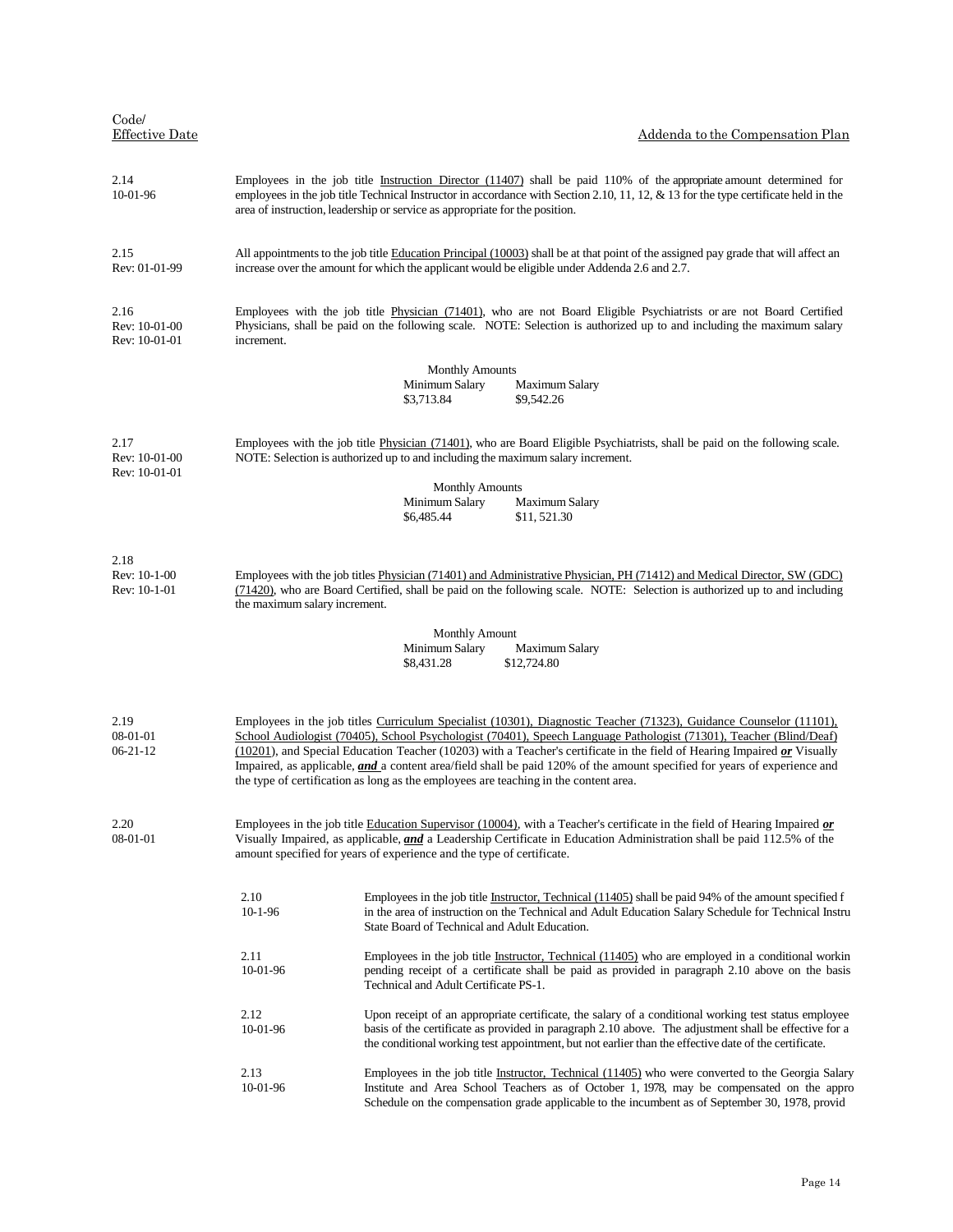#### Code/ Effective Date

|                                        | Addenda to the Compensation Plan                                                                                                                                                                                                                                                        |  |  |  |  |
|----------------------------------------|-----------------------------------------------------------------------------------------------------------------------------------------------------------------------------------------------------------------------------------------------------------------------------------------|--|--|--|--|
|                                        | rate exceeds the maximum pay rate for the certificate held and the incumbent is eligible for such pay<br>under Section A.30 A.700 of the Rules.                                                                                                                                         |  |  |  |  |
| 2.14<br>10-01-96                       | Employees in the job title Instruction Director $(11407)$ shall be paid 110% of the appropriate<br>employees in the job title Technical Instructor in accordance with Section 2.10, 11, 12, & 13 for the<br>area of instruction, leadership or service as appropriate for the position. |  |  |  |  |
| 2.15<br>Rev: 01-01-99                  | All appointments to the job title Education Principal (10003) shall be at that point of the assigned pa<br>increase over the amount for which the applicant would be eligible under Addenda 2.6 and 2.7.                                                                                |  |  |  |  |
| 2.16<br>Rev: 10-01-00<br>Rev: 10-01-01 | Employees with the job title Physician (71401), who are not Board Eligible Psychiatrists<br>or Physicians, shall be paid on the following scale. NOTE: Selection is authorized up to and<br>inclu increment.                                                                            |  |  |  |  |
|                                        | <b>Monthly Amounts</b>                                                                                                                                                                                                                                                                  |  |  |  |  |
|                                        | Minimum Salary<br><b>Maximum Salary</b>                                                                                                                                                                                                                                                 |  |  |  |  |
|                                        | \$3,713.84<br>\$9,542.26                                                                                                                                                                                                                                                                |  |  |  |  |
| 2.17<br>Rev: 10-01-00<br>Rev: 10-01-01 | Employees with the job title Physician (71401), who are Board Eligible Psychiatrists, shall be pai<br>NOTE: Selection is authorized up to and including the maximum salary increment.                                                                                                   |  |  |  |  |
|                                        | <b>Monthly Amounts</b>                                                                                                                                                                                                                                                                  |  |  |  |  |
|                                        | Minimum Salary<br><b>Maximum Salary</b>                                                                                                                                                                                                                                                 |  |  |  |  |
|                                        | \$6,485.44<br>\$11,521.30                                                                                                                                                                                                                                                               |  |  |  |  |
| 2.18                                   |                                                                                                                                                                                                                                                                                         |  |  |  |  |
| Rev: 10-1-00<br>Rev: 10-1-01           | Employees with the job titles Physician (71401) and Administrative Physician, PH (71412) and Med<br>(71420), who are Board Certified, shall be paid on the following scale. NOTE: Selection is author<br>the maximum salary increment.                                                  |  |  |  |  |
|                                        | <b>Monthly Amount</b>                                                                                                                                                                                                                                                                   |  |  |  |  |
|                                        | Minimum Salary<br><b>Maximum Salary</b>                                                                                                                                                                                                                                                 |  |  |  |  |
|                                        | \$8,431.28<br>\$12,724.80                                                                                                                                                                                                                                                               |  |  |  |  |
|                                        |                                                                                                                                                                                                                                                                                         |  |  |  |  |
| 2.19                                   | Employees in the job titles Curriculum Specialist (10301), Diagnostic Teacher (71323), Guidance                                                                                                                                                                                         |  |  |  |  |

School Audiologist (70405), School Psychologist (70401), Speech Language Pathologist (71301) (Blind/Deaf) (10201), with a Teacher's certificate in the field of Hearing Impaired *or* Visually Im *and* a content area/field shall be paid 120% of the amount specified for years of experience and th

Employees in the job title Education Supervisor (10004), with a Teacher's certificate in the field o Visually Impaired, as applicable, *and* a Leadership Certificate in Education Administration shall

08-01-01

2.20 08-01-01

06-21-12 update is for clarification purposes only of the Special Education Teacher with the addition of the actual job code number for that job.

as long as the employees are teaching in the content area.

amount specified for years of experience and the type of certificate.

| 2.10<br>$10-1-96$  | Employees in the job title Instructor, Technical (11405) shall be paid 94% of the amount specified for the type certificate held<br>in the area of instruction on the Technical and Adult Education Salary Schedule for Technical Instructors as approved by the<br>State Board of Technical and Adult Education.                                                         |
|--------------------|---------------------------------------------------------------------------------------------------------------------------------------------------------------------------------------------------------------------------------------------------------------------------------------------------------------------------------------------------------------------------|
| 2.11<br>$10-01-96$ | Employees in the job title Instructor, Technical (11405) who are employed in a conditional working test status and who are<br>pending receipt of a certificate shall be paid as provided in paragraph 2.10 above on the basis of the entrance step<br>for Technical and Adult Certificate PS-1.                                                                           |
| 2.12<br>$10-01-96$ | Upon receipt of an appropriate certificate, the salary of a conditional working test status employee shall be calculated on the<br>basis of the certificate as provided in paragraph 2.10 above. The adjustment shall be effective for all work performed during<br>the conditional working test appointment, but not earlier than the effective date of the certificate. |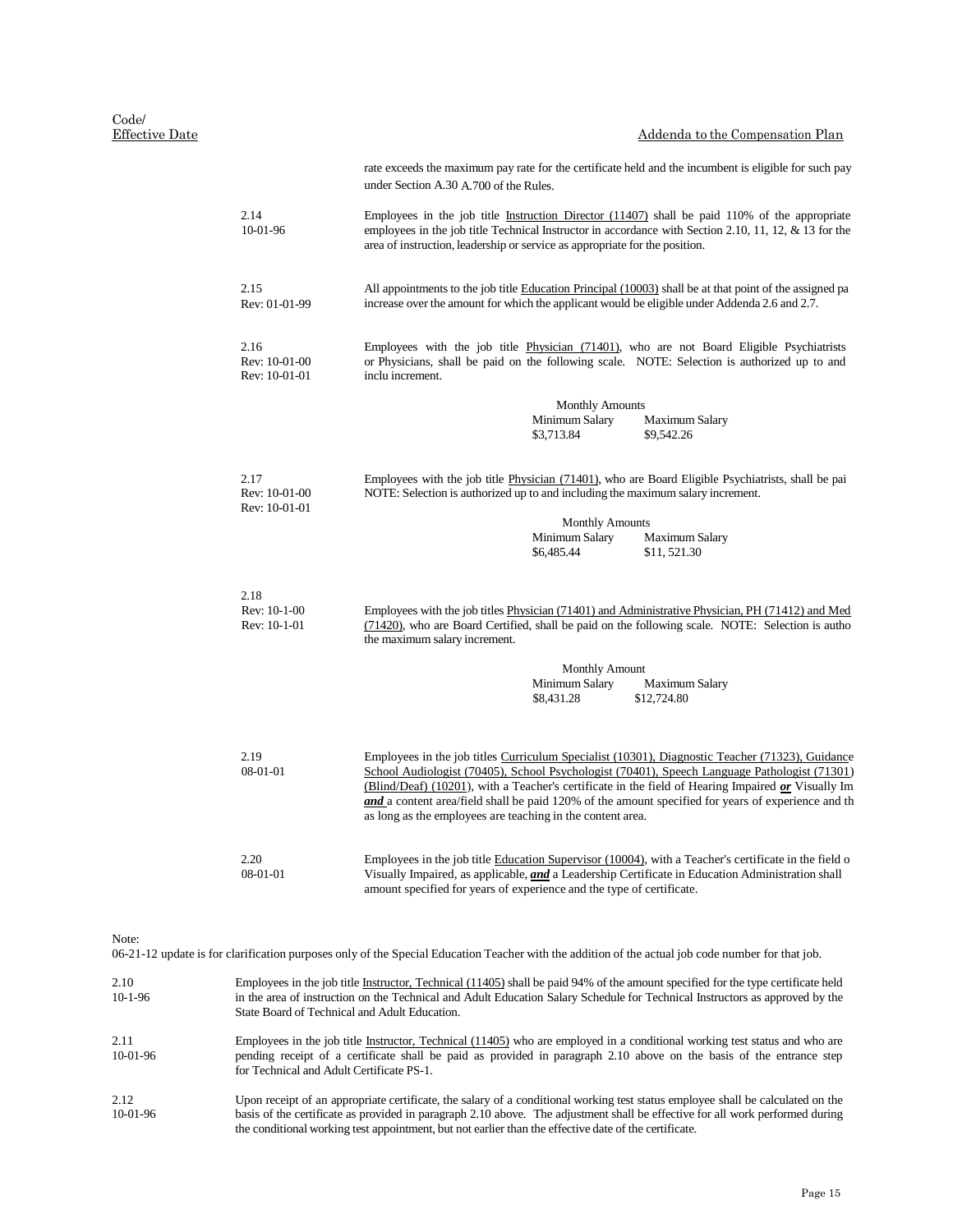| Code/<br>Effective Date                                                                                                                                                                                                                                  | Addenda to the Compensation Plan                                                                                                                                                                                                                                                                                                                                                                                                                                                                                                                              |
|----------------------------------------------------------------------------------------------------------------------------------------------------------------------------------------------------------------------------------------------------------|---------------------------------------------------------------------------------------------------------------------------------------------------------------------------------------------------------------------------------------------------------------------------------------------------------------------------------------------------------------------------------------------------------------------------------------------------------------------------------------------------------------------------------------------------------------|
| 2.13<br>10-01-96                                                                                                                                                                                                                                         | Employees in the job title Instructor, Technical (11405) who were converted to the Georgia Salary Schedule for Technical<br>Institute and Area School Teachers as of October 1, 1978, may be compensated on the appropriate Merit System<br>Pay Schedule on the compensation grade applicable to the incumbent as of September 30, 1978, provided the incumbent's<br>salary rate exceeds the maximum pay rate for the certificate held and the incumbent is eligible for such pay under Section<br>A.300 or A.700 of the Rules.                               |
| 2.14<br>10-01-96                                                                                                                                                                                                                                         | Employees in the job title Instruction Director (11407) shall be paid 110% of the appropriate amount determined for<br>employees in the job title Technical Instructor in accordance with Section 2.10, 11, 12, & 13 for the type certificate held in the<br>area of instruction, leadership or service as appropriate for the position.                                                                                                                                                                                                                      |
| 2.15<br>Rev: 01-01-99                                                                                                                                                                                                                                    | All appointments to the job title Education Principal (10003) shall be at that point of the assigned pay grade that will affect an<br>increase over the amount for which the applicant would be eligible under Addenda 2.6 and 2.7.                                                                                                                                                                                                                                                                                                                           |
| 2.16<br>Rev: 10-01-00<br>Rev: 10-01-01                                                                                                                                                                                                                   | Employees with the job title Physician (71401), who are not Board Eligible Psychiatrists or are not Board Certified<br>Physicians, shall be paid on the following scale. NOTE: Selection is authorized up to and including the maximum salary<br>increment.                                                                                                                                                                                                                                                                                                   |
|                                                                                                                                                                                                                                                          | <b>Monthly Amounts</b><br>Minimum Salary<br>Maximum Salary<br>\$3,713.84<br>\$9,542.26                                                                                                                                                                                                                                                                                                                                                                                                                                                                        |
| Employees with the job title Physician (71401), who are Board Eligible Psychiatrists, shall be paid on the following scale.<br>2.17<br>Rev: 10-01-00<br>NOTE: Selection is authorized up to and including the maximum salary increment.<br>Rev: 10-01-01 |                                                                                                                                                                                                                                                                                                                                                                                                                                                                                                                                                               |
|                                                                                                                                                                                                                                                          | <b>Monthly Amounts</b><br>Minimum Salary<br>Maximum Salary<br>\$6,485.44<br>\$11,521.30                                                                                                                                                                                                                                                                                                                                                                                                                                                                       |
| 2.18<br>Rev: 10-1-00<br>Rev: 10-1-01                                                                                                                                                                                                                     | Employees with the job titles Physician (71401) and Administrative Physician, PH (71412) and Medical Director, SW (GDC)<br>(71420), who are Board Certified, shall be paid on the following scale. NOTE: Selection is authorized up to and including<br>the maximum salary increment.                                                                                                                                                                                                                                                                         |
|                                                                                                                                                                                                                                                          | <b>Monthly Amount</b><br>Minimum Salary<br>Maximum Salary<br>\$8,431.28<br>\$12,724.80                                                                                                                                                                                                                                                                                                                                                                                                                                                                        |
| 2.19<br>08-01-01                                                                                                                                                                                                                                         | Employees in the job titles Curriculum Specialist (10301), Diagnostic Teacher (71323), Guidance Counselor (11101),<br>School Audiologist (70405), School Psychologist (70401), Speech Language Pathologist (71301) and Teacher<br>(Blind/Deaf) (10201), with a Teacher's certificate in the field of Hearing Impaired $\alpha r$ Visually Impaired, as applicable,<br>and a content area/field shall be paid 120% of the amount specified for years of experience and the type of certification<br>as long as the employees are teaching in the content area. |
| 2.20<br>$08 - 01 - 01$                                                                                                                                                                                                                                   | Employees in the job title Education Supervisor (10004), with a Teacher's certificate in the field of Hearing Impaired $or$<br>Visually Impaired, as applicable, and a Leadership Certificate in Education Administration shall be paid 112.5% of the<br>amount specified for years of experience and the type of certificate.                                                                                                                                                                                                                                |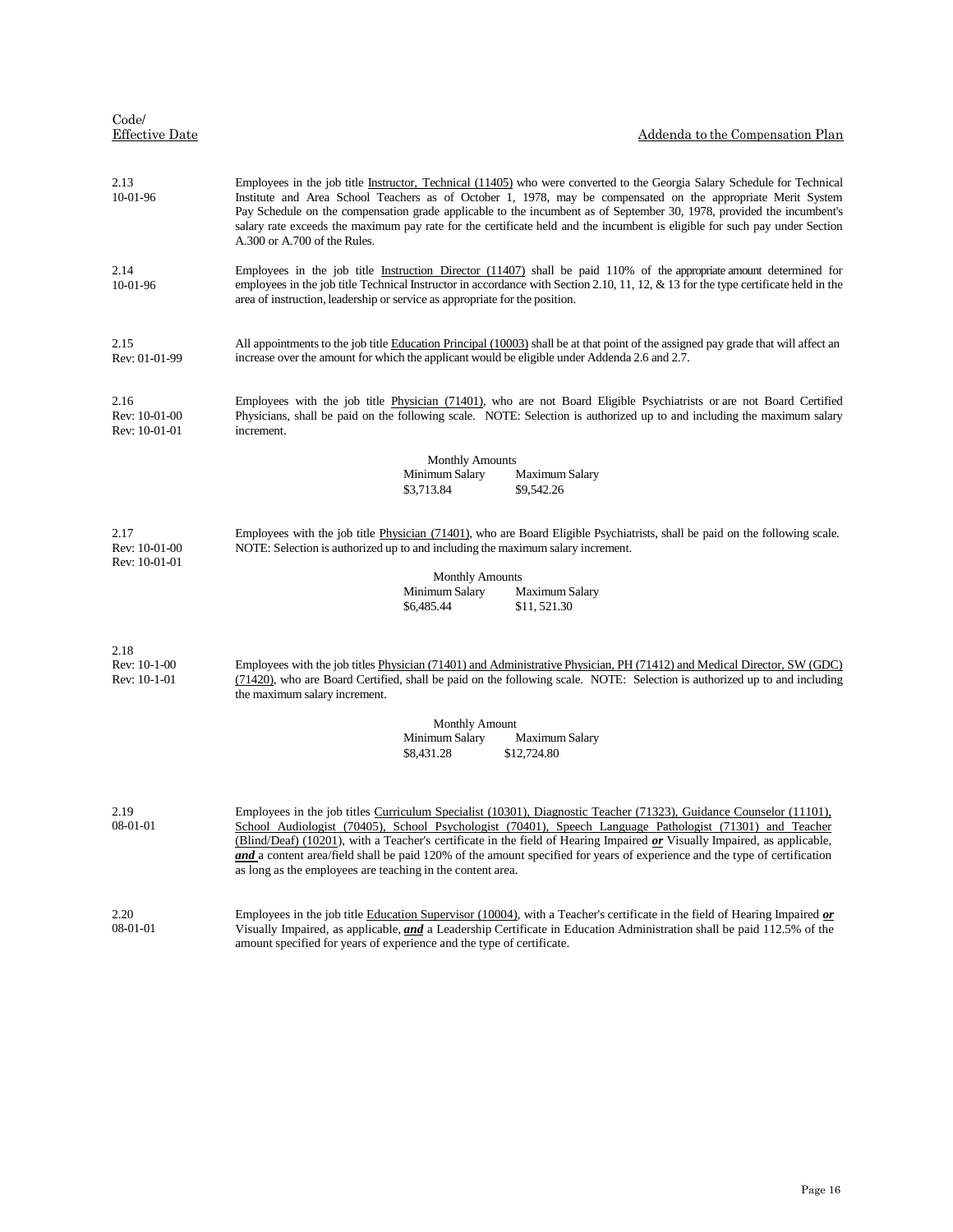|                      | <b>SECTION 3 - PAY DELIVERY</b>                                                                                                                                                                                                                                                                                                                                                                                                                                                                                                                                                                                                                                                                                                                                                                                                                                                                                                                                                                                                                                                  |
|----------------------|----------------------------------------------------------------------------------------------------------------------------------------------------------------------------------------------------------------------------------------------------------------------------------------------------------------------------------------------------------------------------------------------------------------------------------------------------------------------------------------------------------------------------------------------------------------------------------------------------------------------------------------------------------------------------------------------------------------------------------------------------------------------------------------------------------------------------------------------------------------------------------------------------------------------------------------------------------------------------------------------------------------------------------------------------------------------------------|
| 3.1<br>10-01-96      | Employees of the Department of Revenue Electronic Data Processing Division, Data Entry Section I-III, in the job titles Data<br>Transcriber 1 (80502) and Data Transcriber 2 (80503) are eligible for a supplement to be paid at a rate in accordance with the<br>plan on file with the Commissioner of Personnel.                                                                                                                                                                                                                                                                                                                                                                                                                                                                                                                                                                                                                                                                                                                                                               |
| 3.2<br>10-01-96      | Employees in the job titles Food Service Employee 2 (DOE) (50312), Food Service Employee 1 (DOE) (50311), Food<br>Service Manager (DOE) (50314), Food Service Supervisor (DOE) (50313), Licensed Practical Nurse (DOE) (71152),<br>Nursing Assistant (DOE) (70826), Houseparent (DOE) (70205), Instructional Aide (DOE) (10019), Audio-Visual Specialist<br>(DOE) (60308), and Activity Therapy Leader (DOE) (71334), Housekeeper (DOE) (30909), and School Clinic Nurse (DOE)<br>(71148) in accordance with a plan on file with the Commissioner of Personnel, who are employed to work on a academic<br>school year basis at one of the Department of Education's Schools for the Handicapped, at the discretion of the appointing<br>authority, may be paid for the academic school year according to the salary appropriate for their classification. The academic<br>school year salary shall be paid in twenty-four equal installments. If an employee works beyond the normal academic school<br>year, payment will be on a prorata basis for the additional time worked. |
|                      | Code: 7A1<br>Desc: 7A1DOE Supplement Pay<br><b>Short Desc: DOESUPPAY</b>                                                                                                                                                                                                                                                                                                                                                                                                                                                                                                                                                                                                                                                                                                                                                                                                                                                                                                                                                                                                         |
| 3.3<br>Rev: 03-01-97 | Employees who are non-exempt from the provisions of the Fair Labor Standards Act, at the discretion of the appointing<br>authority, may be paid a cash supplement equal to one hour's pay at the employees' regular rate of pay for each time that the<br>employee is recalled and reports to the work place, provided that the employee has been officially designated as "on call."<br>Provided, however, that if the appointing authority elects to pay callback pay, the supplement must be paid to all eligible<br>employees in the department. The agency will place its callback pay plan on file with the Commissioner of Personnel. In<br>addition, the employee will be compensated in accordance with the Fair Labor Standards Act for all hours worked.                                                                                                                                                                                                                                                                                                              |
|                      | Code: 0D1<br>Desc: 0D1Call-Back Pay<br><b>Short Desc: CallBack</b>                                                                                                                                                                                                                                                                                                                                                                                                                                                                                                                                                                                                                                                                                                                                                                                                                                                                                                                                                                                                               |
| 3.4<br>Rev: 0-01-00  | Employees who are assigned to duty on the evening (2nd), night (3rd), or weekend (1st, $2nd$ , or 3rd) shift are eligible for a<br>supplement at a rate reflective of labor market practices for the occupation in accordance with the agency plan authorized by<br>and on file with the Commissioner of Personnel.                                                                                                                                                                                                                                                                                                                                                                                                                                                                                                                                                                                                                                                                                                                                                              |
|                      | Code: 0E1<br>Desc: 0E1Shift Differential 5%<br><b>Short Desc: ShiftDf5</b>                                                                                                                                                                                                                                                                                                                                                                                                                                                                                                                                                                                                                                                                                                                                                                                                                                                                                                                                                                                                       |
|                      | Code: 0E2<br>Desc: 0E2Shift Differential 10%<br><b>Short Desc: ShiftDf10</b>                                                                                                                                                                                                                                                                                                                                                                                                                                                                                                                                                                                                                                                                                                                                                                                                                                                                                                                                                                                                     |
| Rev: 05-01-02        | Employees in the job titles Nurse Manager (71133), Nurse Manager (Inpatient Services) (71112), Nurse Specialist<br>a.<br>(71132), Charge Nurse (Inpatient Services) (71101), Nurse (Inpatient Services) (71113), Nurse (71128), Staff Nurse<br>(71127), Licensed Practical Nurse (Inpatient Services) (71109), Licensed Practical Nurse (71129), Infection Control<br>Nurse (Inpatient Services) (71108), Night/Evening Nurse Administrator (71111), Camp Nurse (71137), MH/MR Team<br>Leader (RN) (71147), and MH/MR Shift Supervisor (LPN) (71146) who are assigned to duty on evening or night shifts<br>are eligible for a supplement at a rate of up to thirteen percent $(13\%)$ .                                                                                                                                                                                                                                                                                                                                                                                         |
|                      | Code: 3F1<br>Desc: 3F1Nurse Shift Differentl 13%<br><b>Short Desc: NursShft13</b><br>Employees in the job titles Nurse Manager (71133), Nurse Manager (Inpatient Services) (71112), Nurse Specialist<br>b.<br>(71132), Charge Nurse (Inpatient Services) (71101), Nurse (Inpatient Services) (71113), Nurse (71128), Staff Nurse<br>(71127), Licensed Practical Nurse (Inpatient Services) (71109), Licensed Practical Nurse (71129), Infection Control<br>Nurse (Inpatient Services) (71108), Night/Evening Nurse Administrator (71111), Camp Nurse (71137), MH/MR Team<br>Leader (RN) (71147), and MH/MR Shift Supervisor (LPN) (71146) who are assigned to any weekend shift from the<br>beginning of the 3rd nursing shift on Friday (11:00 p.m. or Saturday 12:00 a.m.) are eligible for a supplement at a rate                                                                                                                                                                                                                                                             |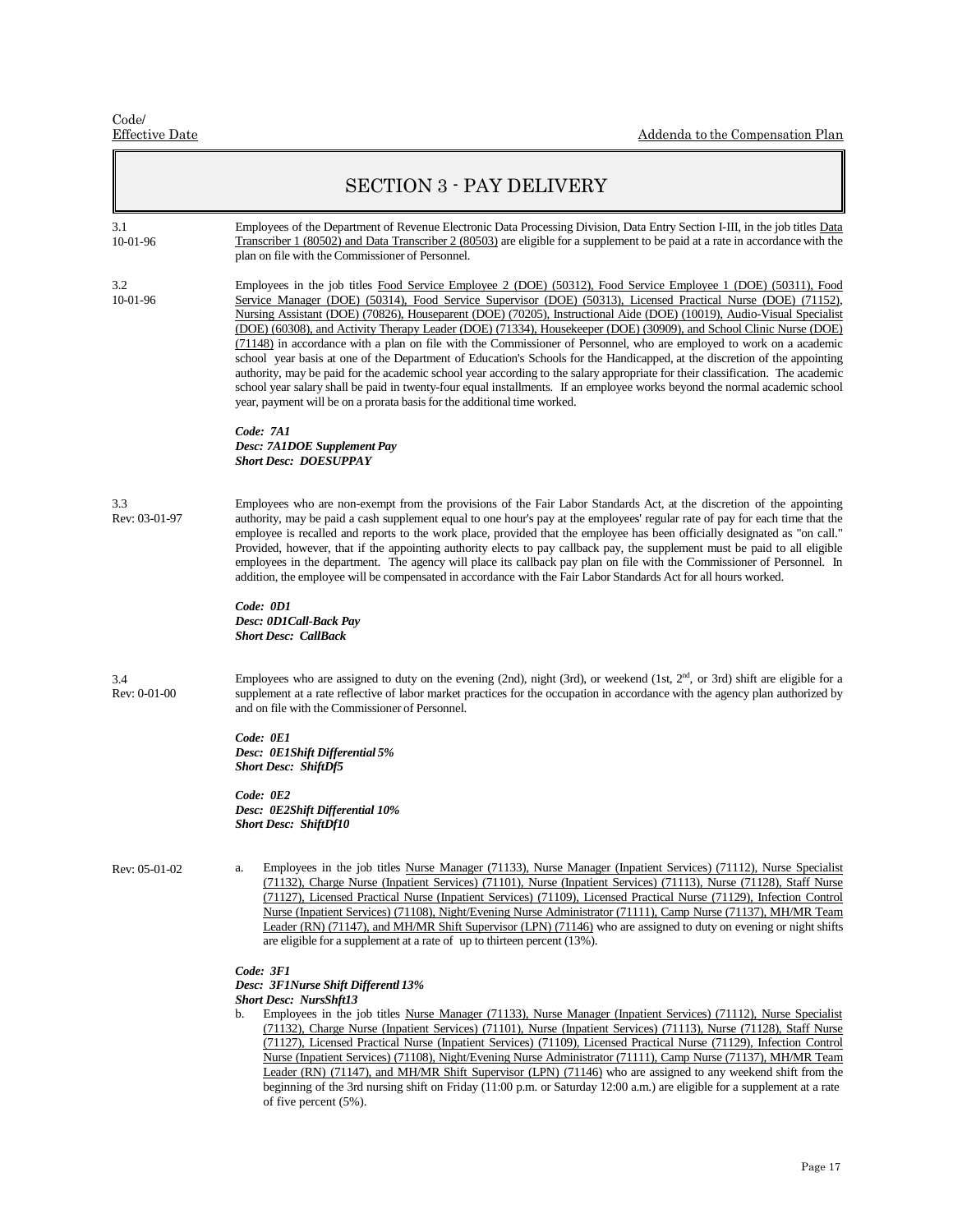#### *Code: 3F2 Desc: 3F2Nurse Weekend Differentl 5% Short Desc: NursWknd5*

Rev: 01-01-01

c. Employees in the job titles of Medical Examiner Investigator (90625), Forensic Pathology Assistant 1 (90627), Forensic Pathology Assistant 2 (90628), Forensic Pathology Assistant 3 (90622), Forensic Pathology Assistant Supervisor (90631), Firearms Program Analyst 1 (81043), Firearms Program Analyst 2 (81008), Firearms Program Supervisor (81044), AFIS Technician (80511), AFIS Specialist 1 (80512), AFIS Specialist 2 (80513), AFIS Specialist 3 (80516), AFIS Technical Supervisor (81003), Data Systems Analyst 1 (80332), Data Systems Analyst 2 (80333), Data Systems Supervisor ( 80334), CJIS Network Data Communications Analyst 1 (80727), CJIS Network Data Communications Analyst 2 (80728), CJIS Network Data Communications Analyst 3 (80729), Communications Equipment Officer 1 (81121), Communications Equipment Officer 2 (81122) and Chief Communications Equipment Officer (81123) who are assigned to the evening, night or weekend shift as part of their regular work schedules, are eligible for a supplement at a rate of five percent (5%).

*Code: 1U1 Desc: 1U1Night or Weekend Dif GBI 5% Short Desc: NorWGBI-5*

*Code: 1U2 Desc: 1U2Night & Weekend Dif GBI 7.5% Short Desc: N&WGBI-7.5*

d. Employees assigned to the above jobs who work evenings or nights and weekends as part of their regular work schedules are eligible for a supplement at a rate of seven and one-half percent (7.5%).

#### *Code: 0E3 Desc: 0E3Shift Differential Other% Short Desc: ShiftDfOth*

Note: If no agency plan is on file and approved by the Commissioner of Personnel, then the above supplement shall be prorated as appropriated on the basis of the normal hours or days of work per pay period in the event an employee does not actually perform in such status for the completed period.

3.5 Rev: 12-16-98 Employees in the job title Physician (71401) who are assigned to night, weekend, or holiday duty (i.e., present at the institution) are eligible for a supplement from \$35.00 up to \$55.00 per hour. Night hours begin at 5:30 p.m. and end at 8:00 a.m. the following day; weekend and holiday hours begin at 8:00 a.m. Saturday, Sunday or the day of the holiday, and end at 5:30 p.m. (when night hours begin).

> *Code: 3G1 Desc: 3G1Physician Shift Assignment Short Desc: PhysShftAs*

3.6 Rev: 11-8-10 Employees in the job titles MG2: Health Care (71414), PS: Physician AL (A0349, 71412, A1960, G2320), and PS: Physician WL (AI959, G2360, A0221, 71401) who work beyond their normal work schedule are eligible for a supplement up to \$90.00 per hour for each hour worked beyond their regular full time work schedule.

#### *Code: 3F3 Desc: 3F3Physician Call-Back-Hrly Rt Short Desc: PhysCallBk*

3.7 Rev: 02-01-00 Employees of the Department of Revenue in the job titles Office Manager (60106), Data Transcriber Supervisor (80504), Data Transcriber 1 (80502), Data Transcriber 2 (80503), Clerk 1 General (60107), Clerk 2 General (60108), Clerk 3 Revenue (60172), Photographic Records Tech 1 (60801), Photographic Records Tech 2 (60802), Computer Operator 1 (80401), Computer Operator 2 ( 80402), Computer Site Manager (80404), Computer Operations Manager (80403), and Scanner Operator 2 (80445) who are assigned to duty on either the second or third shift are eligible, at the discretion of the appointing authority, for a salary supplement of five or ten percent, respectively.